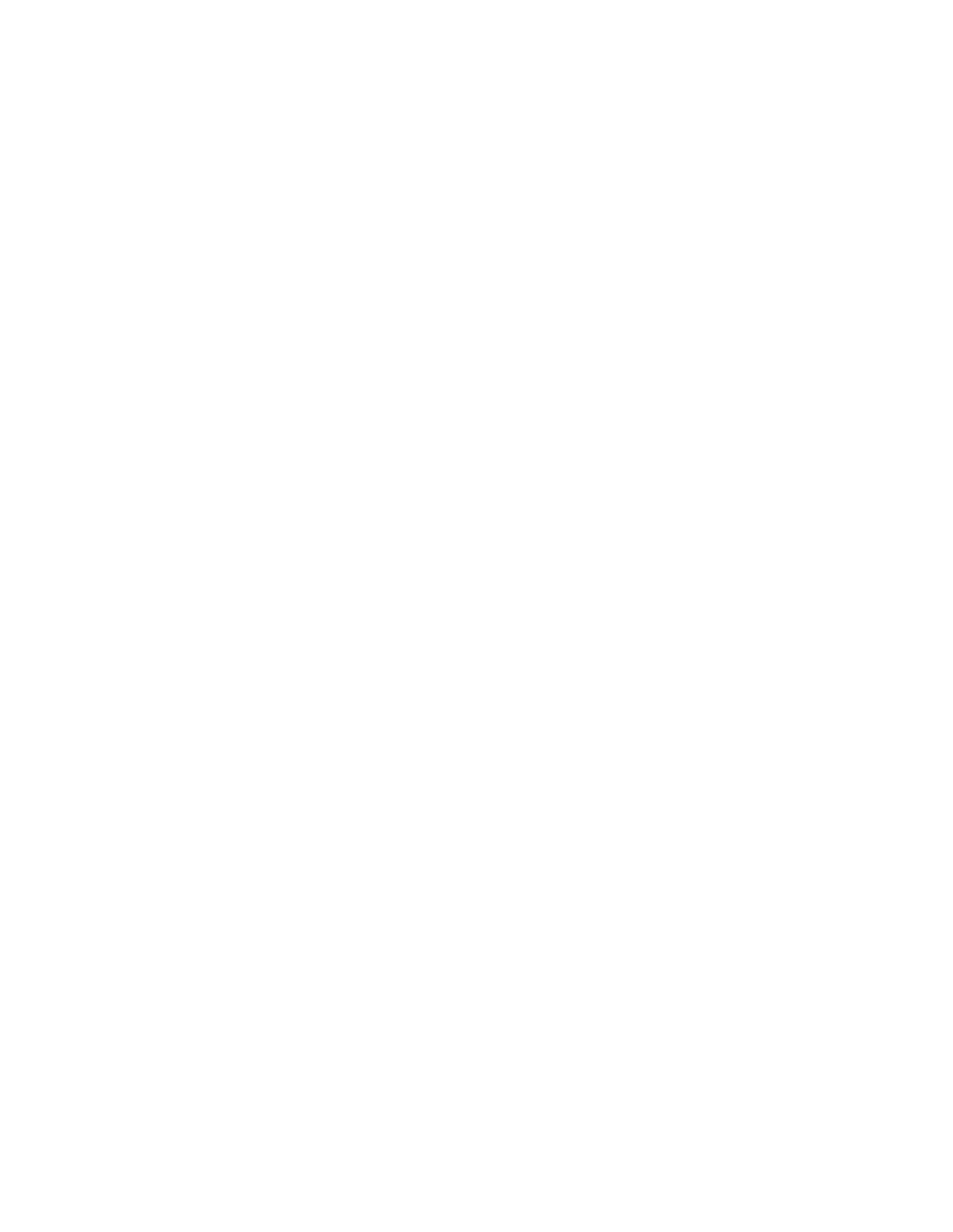# **KURA SUSHI USA, INC. 17932 SKY PARK CIRCLE, SUITE H IRVINE, CALIFORNIA 92614**

# **NOTICE OF ANNUAL MEETING OF STOCKHOLDERS**

To Our Stockholders:

NOTICE IS HEREBY GIVEN that the 2020 Annual Meeting of Stockholders of Kura Sushi USA, Inc. will be held at the offices of the company at 17932 Sky Park Circle, Suite H, Irvine, California, on February 7, 2020, at 10:00 a.m. local time, for the following purposes:

1. To elect the five directors named in the Proxy Statement, each to serve until the 2021 Annual Meeting of Stockholders of Kura Sushi USA, Inc. and until his or her successor shall have been duly chosen and qualified, or until his or her earlier death, resignation, retirement, disqualification or removal.

2. To transact such other business as may properly come before the meeting or any adjournment or postponement hereof.

The foregoing items of business are more fully described in the Proxy Statement accompanying this Notice.

Beginning on or about December 27, 2019, we will send to our stockholders a Notice of Internet Availability of Proxy Materials with instructions on how to access our proxy materials over the Internet and how to vote. If you did not receive such a Notice, you may elect to receive future notices, proxy materials and annual reports electronically through the Internet by following the instructions in this Proxy Statement. Only stockholders of record at the close of business on December 23, 2019 are entitled to notice of, and to vote at, the meeting or any adjournment or postponement thereof.

By Order of the Board of Directors

Koji Shinohara Chief Financial Officer, Treasurer and Secretary

Irvine, California December 27, 2019

**Whether or not you expect to attend the meeting, please vote via the Internet, by telephone, or complete, date, sign and promptly return the accompanying proxy in the enclosed postage-paid envelope so that your shares may be represented at the meeting.**

**IMPORTANT NOTICE REGARDING THE AVAILABILITY OF PROXY MATERIALS FOR THE STOCKHOLDER MEETING TO BE HELD ON FEBRUARY 7, 2020: THIS PROXY STATEMENT AND THE ANNUAL REPORT ARE AVAILABLE AT** *www.proxyvote.com.*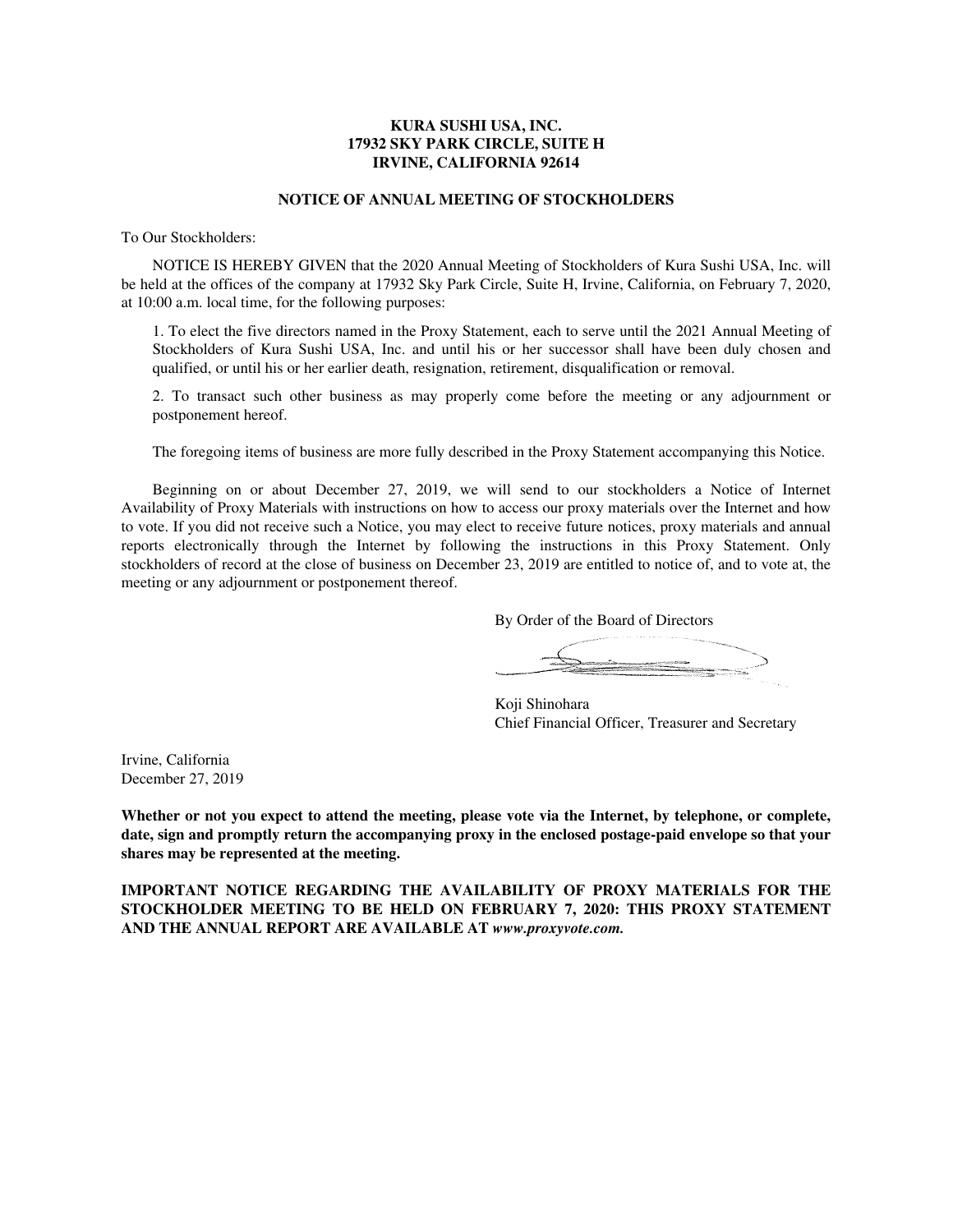# **KURA SUSHI USA, INC. Proxy Statement For the Annual Meeting of Stockholders To Be Held on February 7, 2020**

# **TABLE OF CONTENTS**

| Page           |
|----------------|
|                |
| $\overline{4}$ |
| 6              |
| 10             |
| 11             |
| 12             |
| 18             |
| 19             |
| 20             |
| 21             |
| 21             |
| 21             |
| 21             |
| 21             |
| 22             |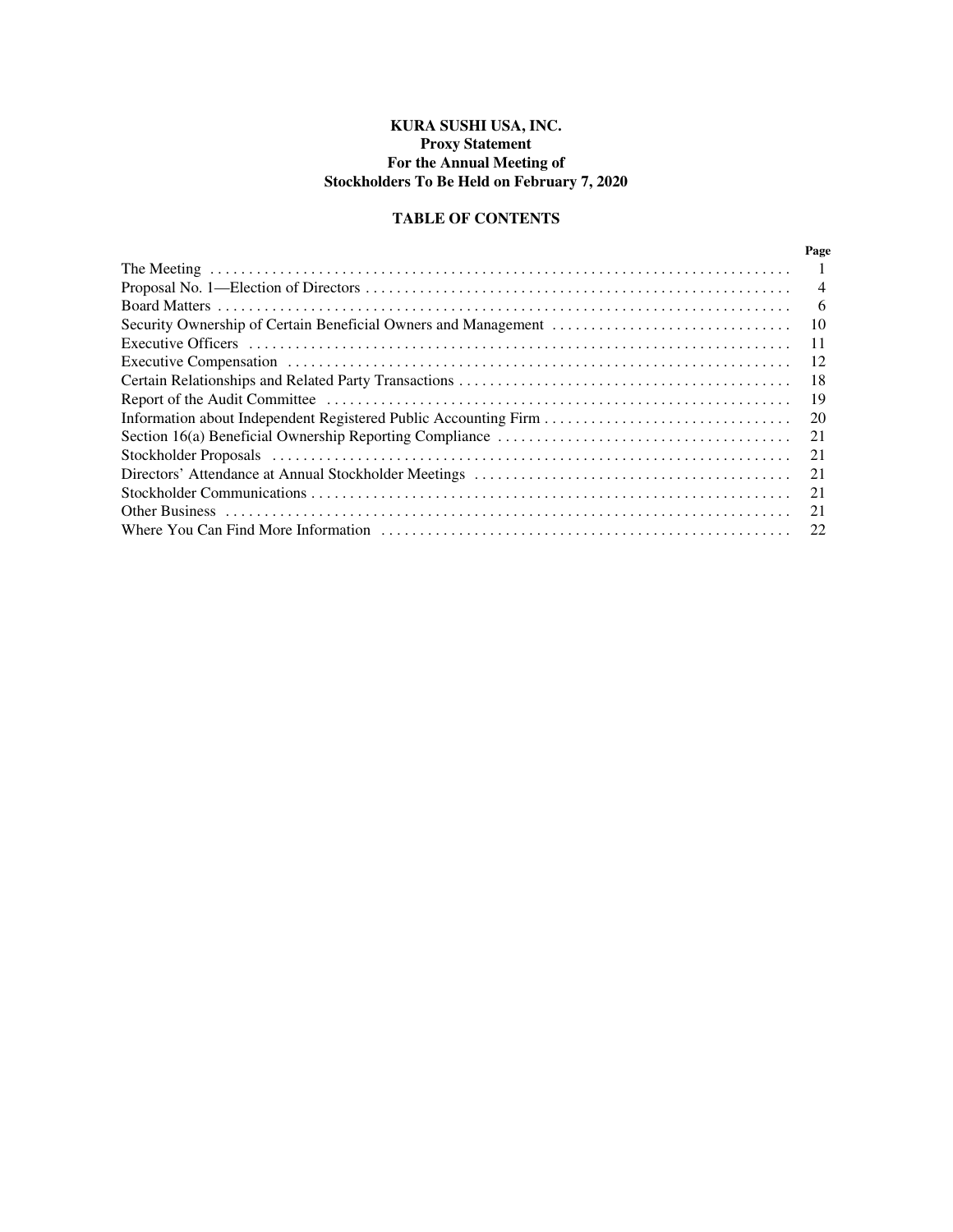# **KURA SUSHI USA, INC. 17932 SKY PARK CIRCLE, SUITE H IRVINE, CALIFORNIA 92614**

### **PROXY STATEMENT**

## **THE MEETING**

The accompanying proxy is solicited on behalf of the Board of Directors (the "Board of Directors" or the "Board") of Kura Sushi USA, Inc., a Delaware corporation (the "Company"), for use at the 2020 Annual Meeting of Stockholders (the "Annual Meeting") to be held at the offices of the Company at 17932 Sky Park Circle, Suite H, Irvine, California, on February 7, 2020, at 10:00 a.m. local time. The Notice of Internet Availability of Proxy Materials was first furnished to stockholders on or about December 27, 2019. An Annual Report for the year ended August 31, 2019 is enclosed with this Proxy Statement. An electronic copy of this Proxy Statement and Annual Report are available at *www.proxyvote.com*.

### **Voting Rights, Quorum and Required Vote**

Only holders of record of our Class A and Class B common stock at the close of business on December 23, 2019, which is the record date, will be entitled to vote at the Annual Meeting. At the close of business on December 23, 2019, we had 8,335,050 shares of common stock outstanding and entitled to vote; of which 7,335,000 shares were Class A common stock and 1,000,050 shares were Class B common stock. On all matters to be voted on by stockholders, holders of our Class A common stock are entitled to one vote per share while holders of our Class B common stock are entitled to ten votes per share. Holders of our Class A common stock and Class B common stock will vote together as a single class on all matters described in this proxy statement.

A quorum is required for our stockholders to conduct business at the Annual Meeting. The holders of a majority in voting power of all issued and outstanding stock entitled to vote at the Annual Meeting, present in person or represented by proxy, will constitute a quorum for the transaction of business; *provided* that, where a separate vote by a class or series is required, the holders of a majority in voting power of all issued and outstanding stock of such class or series entitled to vote on such matter, present in person or represented by proxy, shall constitute a quorum entitled to take action with respect to such matter. Abstentions and "broker non-votes" (described below) will be counted in determining whether there is a quorum.

For Proposal No. 1—Election of Directors, directors will be elected by the affirmative vote of the holders of a majority in voting power of the stock entitled to vote at the Annual Meeting, present in person or represented by proxy. With respect to each director nominee, abstentions and broker non-votes will count the same as votes against the election of such director nominee.

## **Voting Your Shares**

If you are a registered holder, meaning that you hold our stock directly (not through a bank, broker or other nominee), you may vote in person at the Annual Meeting or vote by completing, dating and signing the accompanying proxy and promptly returning it in the enclosed envelope, by telephone, or electronically through the Internet by following the instructions included on your proxy card. All signed, returned proxies that are not revoked will be voted in accordance with the instructions contained therein. Signed proxies that give no instructions as to how they should be voted on a particular proposal at the Annual Meeting will be counted as votes "for" such proposal or in the case of the election of the directors, as a vote "for" election of each of the nominees presented by the Board.

If your shares are held through a bank, broker or other nominee, you are considered the beneficial owner of those shares. You may be able to vote by telephone or electronically through the Internet in accordance with the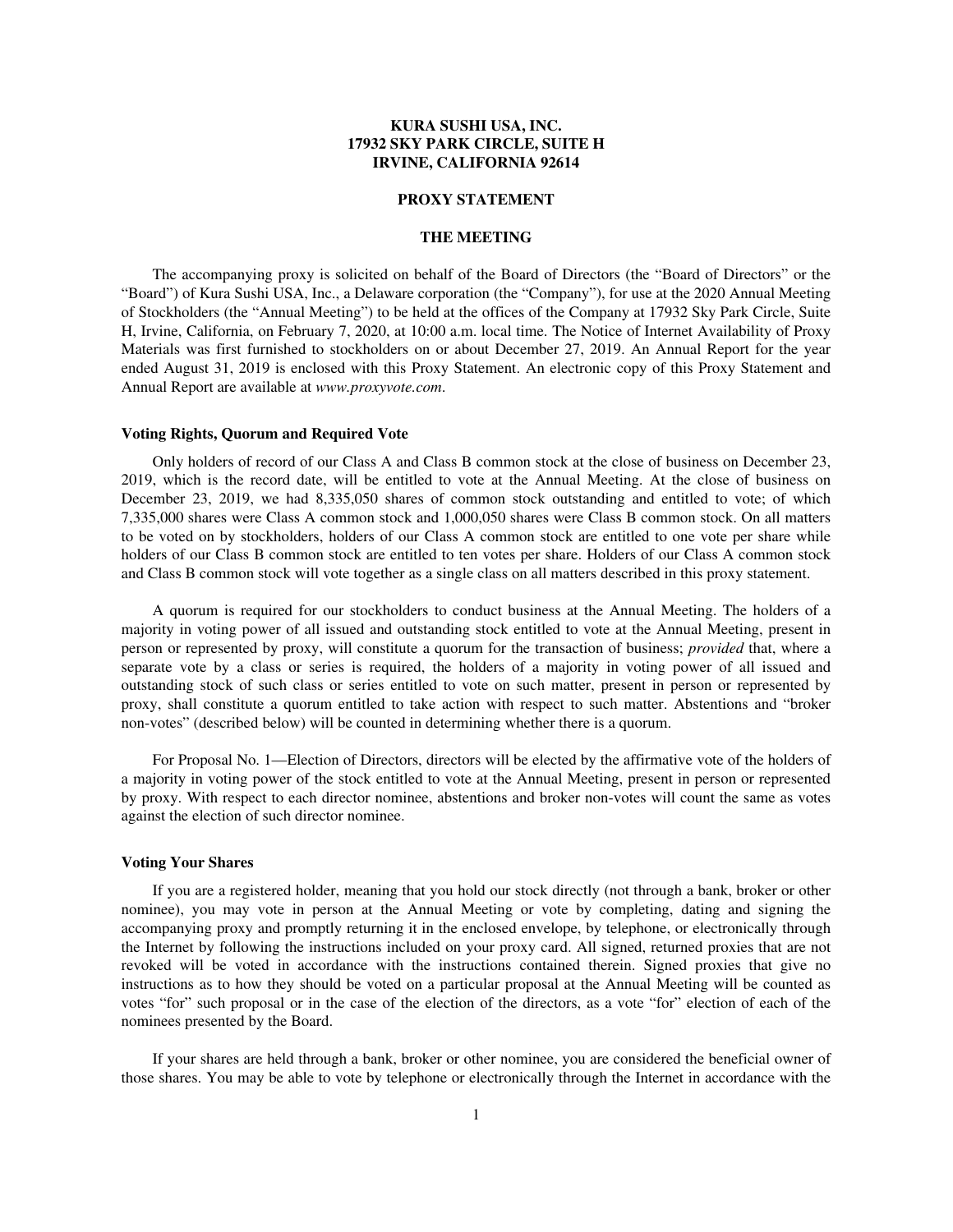voting instructions provided by that nominee. You must obtain a legal proxy from the nominee that holds your shares if you wish to vote in person at the annual meeting. If you do not provide voting instructions to your broker in advance of the annual meeting, New York Stock Exchange rules grant your broker discretionary authority to vote on "routine" proposals. Where a proposal is not "routine," a broker who has received no instructions from its clients does not have discretion to vote its clients' uninstructed shares on that proposal, and the unvoted shares are referred to as "broker non-votes."

In the event that sufficient votes in favor of the proposals are not received by the date of the Annual Meeting, the Chairman of the Annual Meeting may adjourn the Annual Meeting to permit further solicitations of proxies.

The telephone and Internet voting procedures are designed to authenticate stockholders' identities, to allow stockholders to give their voting instructions and to confirm that stockholders' instructions have been recorded properly. Stockholders voting via the telephone or Internet should understand that there may be costs associated with telephonic or electronic access, such as usage charges from telephone companies and Internet access providers, that must be borne by the stockholder.

### **Expenses of Solicitation**

The expenses of any solicitation of proxies to be voted at the Annual Meeting will be paid by the Company. Following the original mailing of the proxies and other soliciting materials, the Company and its directors, officers or employees (for no additional compensation) may also solicit proxies in person, by telephone or email. Following the original mailing of the proxies and other soliciting materials, the Company will request that banks, brokers and other nominees forward copies of the proxy and other soliciting materials to persons for whom they hold shares of common stock and request authority for the exercise of proxies. We will reimburse banks, brokers and other nominees for reasonable charges and expenses incurred in forwarding soliciting materials to their clients.

#### **Revocability of Proxies**

Any person submitting a proxy has the power to revoke it prior to the Annual Meeting or at the Annual Meeting prior to the vote. A proxy may be revoked by a writing delivered to the Company stating that the proxy is revoked, by a subsequent proxy that is submitted via telephone or Internet no later than 11:59 p.m. eastern time (ET) on February 6, 2020, by a subsequent proxy that is signed by the person who signed the earlier proxy and is delivered before or at the Annual Meeting, or by attendance at the Annual Meeting and voting in person. In order for beneficial owners to change any of your previously provided voting instructions, you must contact your bank, broker or other nominee directly.

#### **Delivery of Documents to Stockholders Sharing an Address**

We have adopted a procedure approved by the Securities and Exchange Commission ("SEC") called "householding" under which multiple stockholders who share the same address will receive only one copy of the Annual Report, Proxy Statement, or Notice of Internet Availability of Proxy Materials, as applicable, unless we receive contrary instructions from one or more of the stockholders. If you wish to opt out of householding and receive multiple copies of the proxy materials at the same address, you may do so by notifying us by telephone at (657) 333-4100, by email at investor@kurausa.com, or by mail at Kura Sushi USA, Inc. at 17932 Sky Park Circle, Suite H, Irvine, California 92614, and we will promptly deliver the requested materials. You also may request additional copies of the proxy materials by notifying us by telephone or in writing at the same telephone number, email address, or address. Stockholders with shares registered in the name of a brokerage firm or bank may contact their brokerage firm or bank to request information about householding.

Beginning on or about December 27, 2019, we mailed or e-mailed to our stockholders a Notice of Internet Availability of Proxy Materials with instructions on how to access our proxy materials over the Internet and how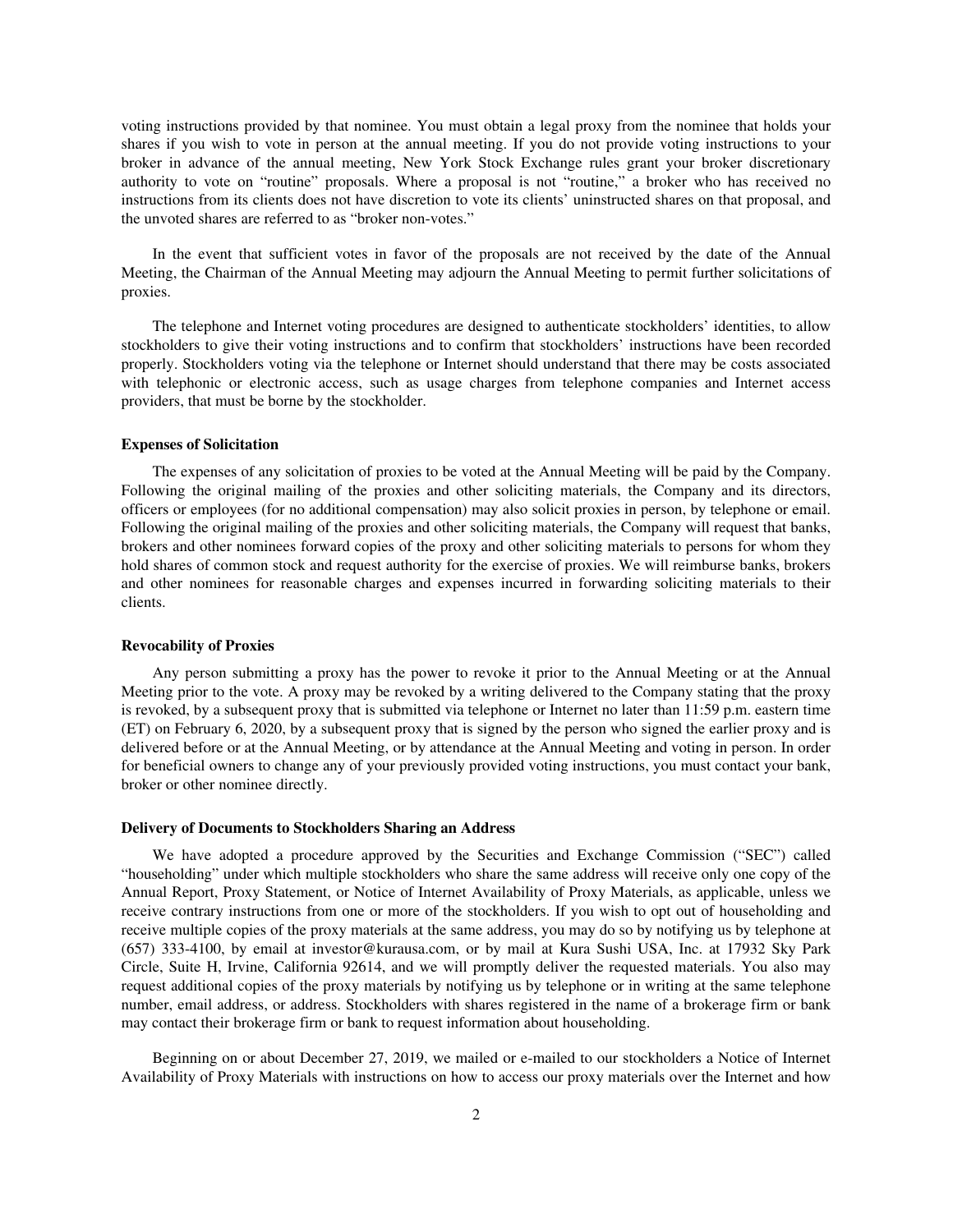to vote. If you received a notice and would prefer to receive paper copies of the proxy materials, you may notify us by telephone, email or mail at the telephone number, email address and mailing address provided above.

### **Explanatory Note**

We are an "emerging growth company" as defined in the Jumpstart Our Business Startups Act of 2012 (the "JOBS Act"). For as long as we are an emerging growth company, we will not be required to provide an auditor's attestation report on management's assessment of the effectiveness of our system of internal control over financial reporting pursuant to Section 404(b) of the Sarbanes-Oxley Act of 2002, or obtain stockholder approval of any golden parachute payments not previously approved. In addition, because we are an emerging growth company, we are not required to include a Compensation Discussion and Analysis section in this proxy statement and have elected to comply with the scaled-down executive compensation disclosure requirements applicable to emerging growth companies.

We could be an emerging growth company for up to five years from August 5, 2019, the completion of our initial public offering ("IPO"), or until the earliest of (i) the last day of the first fiscal year in which our annual gross revenues exceed \$1 billion, (ii) the date that we become a "large accelerated filer" as defined in Rule 12b-2 under the Securities Exchange Act of 1934, as amended (the "Exchange Act"), which would occur at the end of the fiscal year during which the market value of our common stock that is held by non-affiliates exceeds \$700 million as of the last business day of our most recently completed second fiscal quarter, or (iii) the date on which we have issued more than \$1 billion in non-convertible debt during the preceding three year period. Under Section 107(b) of the JOBS Act, emerging growth companies may delay adopting new or revised accounting standards until such time as those standards apply to private companies. We have irrevocably elected not to avail ourselves of this exemption from new or revised accounting standards and, therefore, we are subject to the same new or revised accounting standards as other public companies that are not emerging growth companies.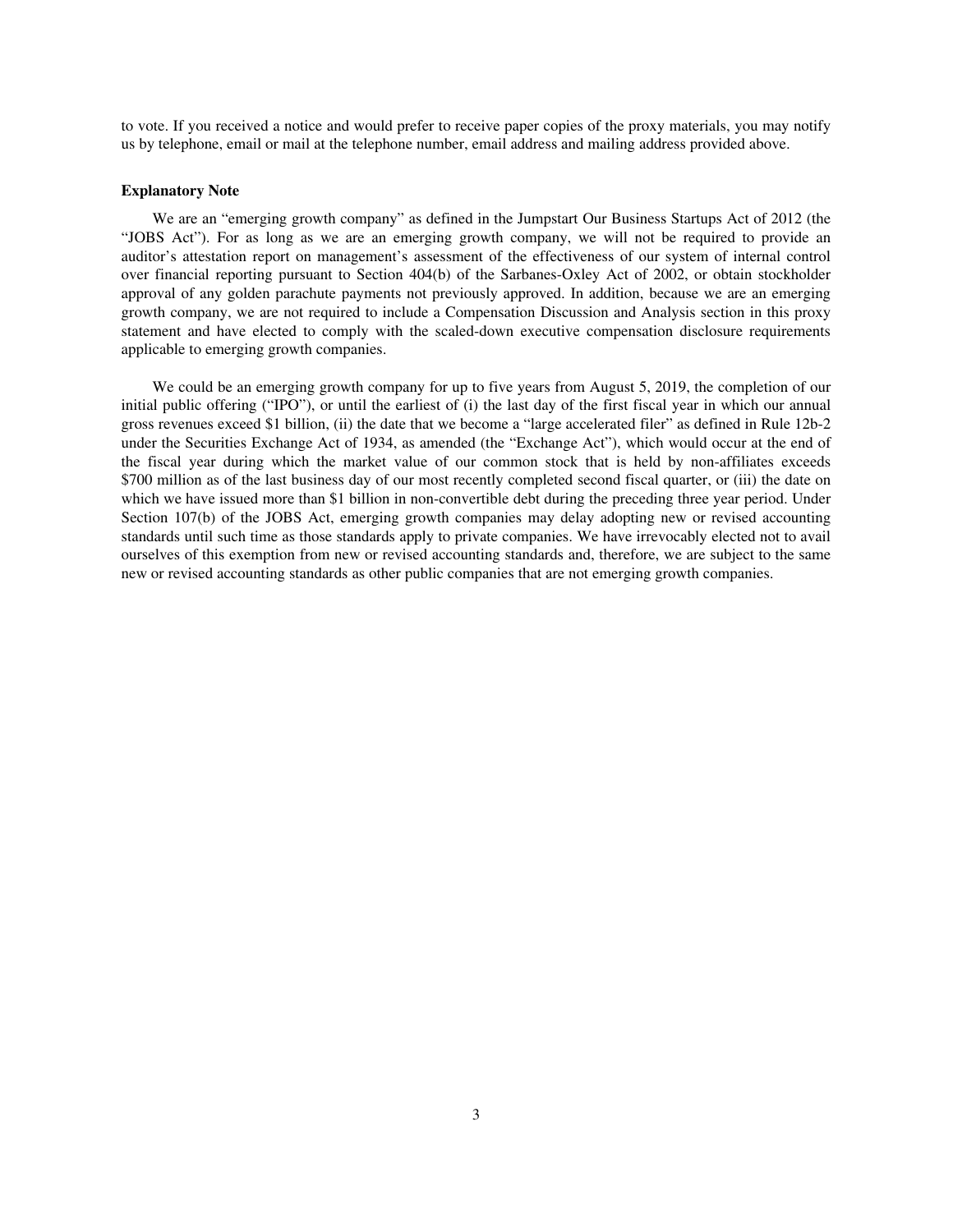### **PROPOSAL NO. 1—ELECTION OF DIRECTORS**

The Company's Board of Directors is presently comprised of five members. These directors are elected by the stockholders at each annual meeting to serve until the next annual meeting following their election. The Company's Board of Directors consists of Hajime Uba, Manabu Kamei, Seitaro Ishii, Shintaro Asako and Kim Ellis, each of whom stand for re-election at the Annual Meeting.

Each of the nominees for election is currently a director of the Company. If elected at the Annual Meeting, each of the nominees would serve until the next annual meeting and until his or her successor shall have been duly chosen and qualified, or until his or her earlier death, resignation, retirement, disqualification or removal. If any of the nominees are unable or unwilling to be a candidate for election by the time of the Annual Meeting (a contingency which the Board does not expect to occur), the stockholders may vote for a substitute nominee chosen by the present Board to fill the vacancy. In the alternative, the stockholders may vote for just the remaining nominees, leaving a vacancy that may be filled at a later date by the Board. Alternatively, the Board may reduce the size of the Board.

The names of the nominees for election as directors at the Annual Meeting, and certain information about them, including their ages as of December 27, 2019, are included below.

| <b>Nominees</b>                                                                       | Age | Position                                                                                               | Year         | Term         | <b>Expiration of Term</b><br><b>Appointed Expiration for which Nominated</b> |
|---------------------------------------------------------------------------------------|-----|--------------------------------------------------------------------------------------------------------|--------------|--------------|------------------------------------------------------------------------------|
|                                                                                       |     | Hajime Uba <sup>(1)</sup> 42 President, Chief Executive Officer, Director<br>and Chairman of the Board | 2017         | 2020         | 2021                                                                         |
| Manabu Kamei $(1)$ 44                                                                 |     | Chief Operating Officer and Director                                                                   | 2017         | 2020         | 2021                                                                         |
| Seitaro Ishii <sup>(2)(3)</sup> 72                                                    |     | Director                                                                                               | 2018         | 2020         | 2021                                                                         |
| Shintaro Asako <sup><math>(2)(3)(4)</math></sup> 45<br>$\text{Kim Ellis}^{(1)(3)}$ 53 |     | Director<br>Director                                                                                   | 2019<br>2019 | 2020<br>2020 | 2021<br>2021                                                                 |

(1) Member of Strategy and Development Committee.

(2) Member of the Audit Committee.

- (3) Member of Compensation Committee.
- (4) Lead Independent Director.

### **Nominees for Election as Directors**

*Hajime "Jimmy" Uba* has served as President and Chief Executive Officer of the Company since 2008 and became a member of our Board of Directors in October 2017. He joined the Company's parent, Kura Sushi, Inc. ("Kura Japan"), in 2000 and in 2008 was selected to establish and grow the Company. From 2004 to 2008, Mr. Uba headed operations for Kura Japan, where he oversaw operations for Eastern and Western Japan. During this time, Mr. Uba was responsible for the expansion of the Kura brand into Eastern Japan and managed over 100 restaurants. From 2000 to 2004, Mr. Uba spent three years as a restaurant manager and one year as a regional manager. During his tenure, Kura Japan grew from approximately 30 to 180 restaurant locations. He holds a Bachelor of Arts degree from Kansai University in Japan. Mr. Uba possesses extensive knowledge of all facets of our business and operations, as well as a deep understanding of our history and culture, making him qualified to serve as a member of our Board of Directors.

*Manabu Kamei* has served as Chief Operating Officer of the Company and a member of our Board of Directors since October 2017. He joined the Company's parent, Kura Japan, in 1998 and held roles of increasing responsibility in operations, including directing of new restaurant openings and most recently, Director of Overseas Operations since 2012. Mr. Kamei is also currently a member of the board of directors of Kura Japan. Mr. Kamei has played an instrumental role at Kura Japan in leading new restaurant growth, streamlining operations and driving efficiency, including the creation of proprietary technology used in all of the Company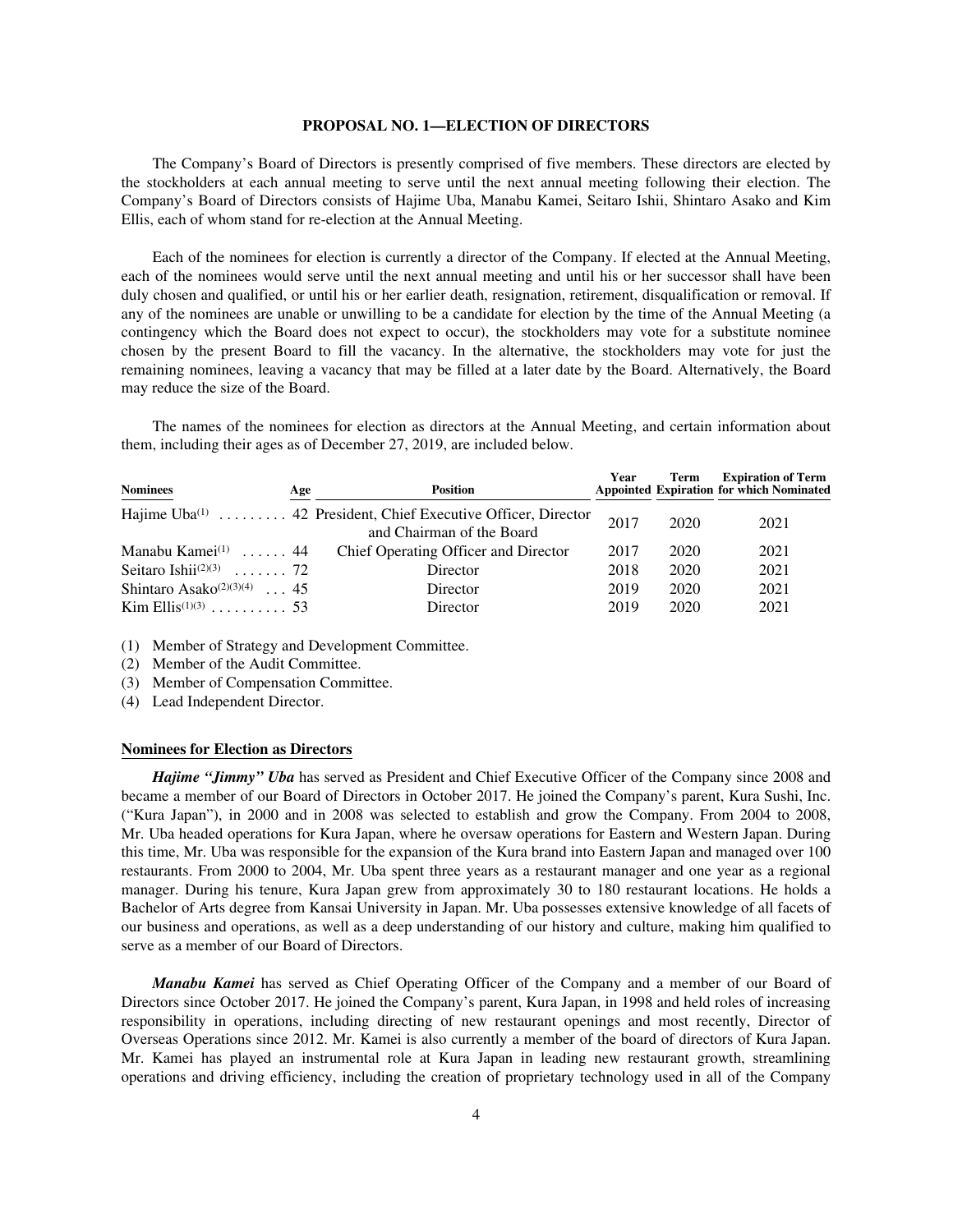and Kura Japan kitchens. Mr. Kamei holds a Bachelor of Arts from Ritsumeikan University. Mr. Kamei possesses extensive knowledge of the operational aspects of our business, making him qualified to serve as a member of our Board of Directors.

*Seitaro Ishii* has served as a member of our Board of Directors since October 1, 2018. He is the founder and Chief Executive Officer of IIOSS K.K., a Japanese professional consulting services firm specializing in organizational development and financial management ("IIOSS"), where he has served in such capacity since 2008. From 1980 to 2005, he served in various management capacities with Applied Materials, Inc., a semiconductor equipment company, including as Regional Chief Financial Officer in Japan as well as positions within global human resources and global operations. Prior to his service with Applied Materials, Inc., Mr. Ishii served as an internal audit manager for Gulf & Western, Inc. and prior to that as a staff accountant with Peat Marwick & Mitchell, predecessor to KPMG LLP. Mr. Ishii holds a Bachelor of Business Administration from Pace University. Mr. Ishii possesses extensive expertise in organizational development and financial management, making him qualified to serve as a member of our Board of Directors.

*Shintaro Asako* has served as a member of our Board of Directors since the completion of our initial public offering on August 5, 2019. He is the founder and Chief Executive Officer of Bulldog Advisory Inc., a California professional firm specializing in board and executive consultation services, where he has served in such capacity since August 2019. From 2011 to July 2019, he served in various management capacities with DeNa Co., Ltd., a developer of mobile game and online services, including as Chief Financial Officer and regional Chief Executive Officer & Chief Financial Officer of its western operations. From 2006 through 2011, Mr. Asako served as the Chief Financial Officer at MediciNova, Inc. Prior to his services with MediciNova, Inc., Mr. Asako held various positions at KPMG LLP and Arthur Andersen LLP, providing a variety of audit, tax, and business consulting services to multinational clients. Mr. Asako currently serves on various public and private company boards of directors, including 7-Eleven, Inc., Kubota Pharmaceutical Holdings Co., Ltd., Inglewood Co., Ltd., and Medmain, Inc. Mr. Asako holds a Bachelor of Science from the University of Southern California Leventhal School of Accounting and is a certified public accountant from the state of California. Mr. Asako possesses strong knowledge and experience in financial management, strategic planning as well as background in regulations for publicly listed companies both in the United States and Japan, making him qualified to serve as a member of our Board of Directors.

*Kim Ellis* has served as a member of our Board of Directors since December 1, 2019. She currently serves as Development Consultant for Artizen Advisors, a consulting firm providing strategy and growth advisory services to retail and restaurant companies. She also served as Chief Development Officer for iFLY Indoor Skydiving from September 2018 to August 2019, as Chief Development Officer for Piada Italian Street Food from August 2015 to January 2018, and as Senior Vice President of Development for Regis Corporation from 2011 to 2014. From 2006 to 2011, Ms. Ellis served as Executive Vice President of Development for Panda Restaurant Group, where she led the company's growth and development endeavors and was instrumental in expanding Panda Express brand by over 500 locations. Ms. Ellis holds a Bachelor of Science in business from George Mason University and is an active Member of Board of Trustees of the International Council of Shopping Centers. Ms. Ellis' over 30 years of development experience leading the growth of various retail and restaurant companies provide her with the qualifications and skills to serve as a member of our Board of Directors.

## **The Board of Directors recommends a vote FOR the election of each of the nominated directors.**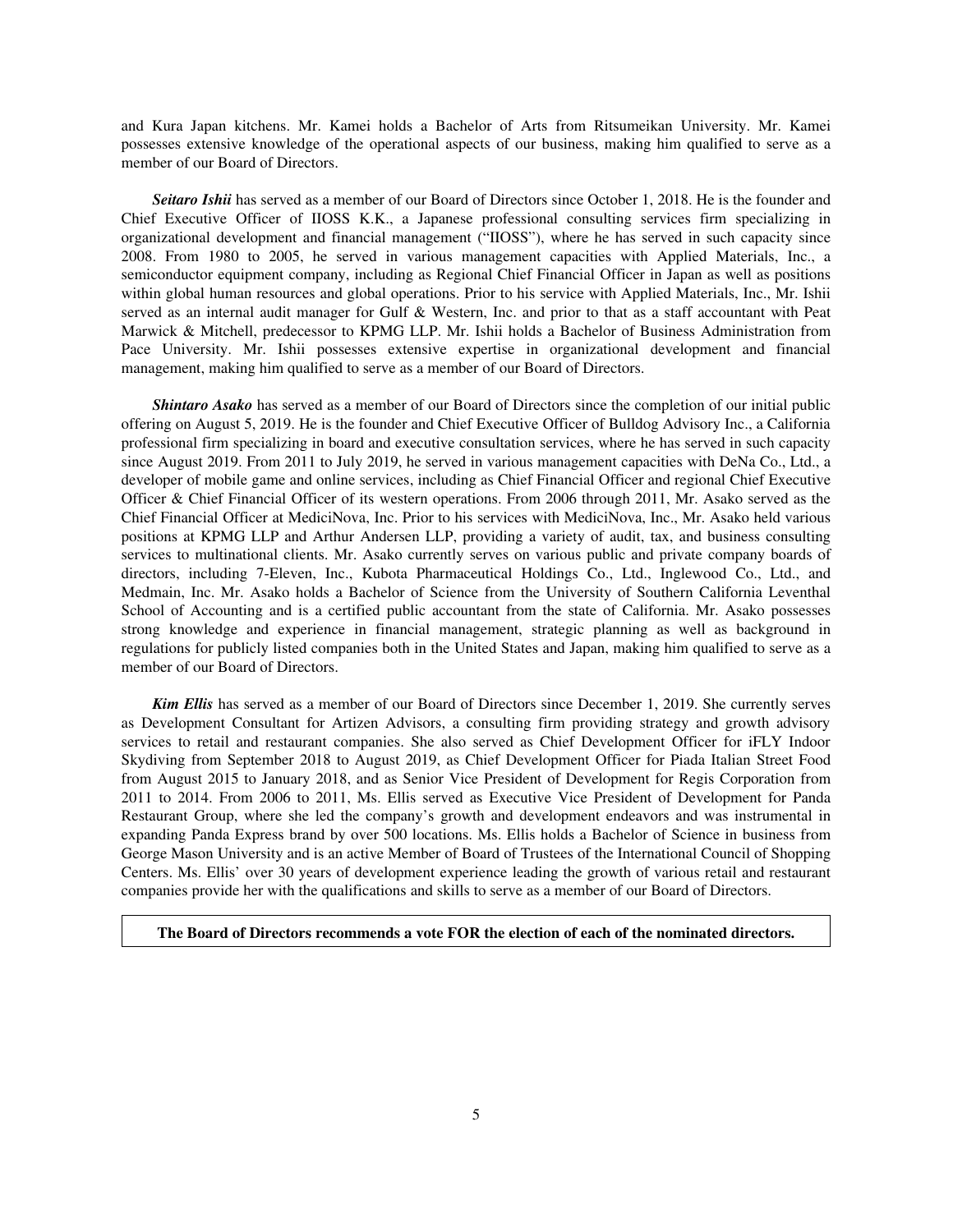#### **BOARD MATTERS**

#### **Family Relationships**

There are no family relationships among any of our directors or executive officers.

### **Corporate Governance and Board Structure**

Our Board of Directors currently consists of five members. Our amended and restated certificate of incorporation provides that our Board of Directors shall consist of at least three directors but not more than 11 directors and the authorized number of directors may be fixed from time to time by resolution of our Board of Directors. At each annual meeting of stockholders, the successors to directors whose terms then expire will be elected to serve from the time of election and qualification until the first annual meeting following election. The authorized number of directors may be changed by resolution of the Board of Directors. Vacancies on the Board of Directors can be filled by resolution of the Board of Directors. Hajime Uba serves as the Chairman of our Board of Directors. Based on the corporate governance rules of the Nasdaq Stock Market, Mr. Ishii, Mr. Asako and Ms. Ellis are independent directors.

In evaluating a director candidate's qualifications, we will assess whether a candidate possesses the integrity, judgment, knowledge, experience, skills and expertise that are likely to enhance our ability, as well as the ability of our board's committees, to manage and direct our affairs and business. In addition, our corporate governance guidelines require our board of directors to consider diversity in identifying potential director nominees with a diverse mix of experience, qualifications, attributes or skills, including, but not limited to, work experiences, military service, geography, age, gender, race, ethnicity, disability, sexual orientation and other distinctions between directors. In addition, any search firm engaged to assist our board of directors to identify candidates for nomination to the board of directors will be specifically directed to include diverse candidates generally, and multiple women candidates in particular. Annually, the board of directors will review and assess the effectiveness of its diversity initiative. Our directors hold office until the earlier of their death, resignation, retirement, qualification or removal or until their successors have been duly elected and qualified.

## **Board Committees**

Our Board of Directors has three standing committees: an Audit Committee, a Compensation Committee and a Strategy and Development Committee. Each of the committees will report to the Board of Directors as they deem appropriate, and as the Board of Directors may request. In the future, our Board of Directors may establish other committees, as it deems appropriate, to assist it with its responsibilities. As a "controlled company" for the purposes of the Nasdaq Stock Market, we are exempted from the requirement that we have a Nominating and Corporate Governance Committee that is composed entirely of independent directors. We currently do not have a Nominating and Corporate Governance Committee and all our directors participate in the consideration of director nominees.

Each existing committee has the composition, duties and responsibilities described below.

### *Audit Committee*

Our Audit Committee provides assistance to the Board of Directors in fulfilling its oversight responsibilities regarding the integrity of financial statements, our compliance with applicable legal and regulatory requirements, the integrity of our financial reporting processes including its systems of internal accounting and financial controls, the performance of our internal audit function and independent auditor and our financial policy matters by approving the services performed by our independent accountants and reviewing their reports regarding our accounting practices and systems of internal accounting controls. The Audit Committee also oversees the audit efforts of our independent accountants and takes action as it deems necessary to satisfy itself that the accountants are independent of management. The Audit Committee was formed in August 2019 and no meeting was held in fiscal year 2019.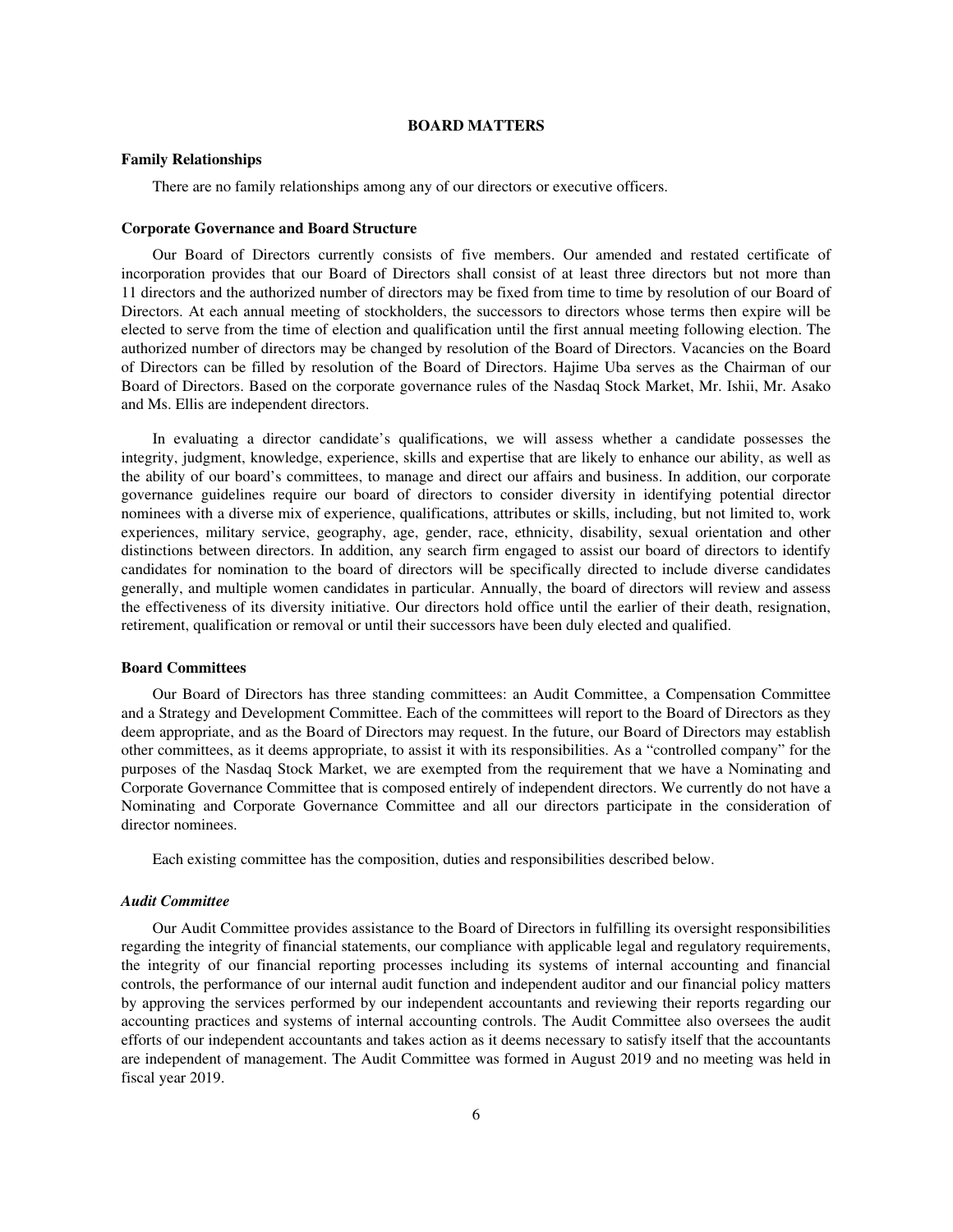Our Audit Committee consists of Mr. Ishii and Mr. Asako. Ms. Ellis was originally appointed to the Audit Committee in connection with her appointment as a member of the Board on December 1, 2019. After further consideration the Board elected to adjust the Audit Committee membership to consist of Mr. Ishii and Mr. Asako, with Ms. Ellis resigning as a member of the Audit Committee effective as of December 18, 2019. The SEC rules and the Nasdaq Stock Market rules require us to have all independent Audit Committee members within one year of the date of the completion of our IPO. Our Board of Directors has affirmatively determined that Mr. Ishii and Mr. Asako meet the definition of "independent directors" for the purposes of serving on an Audit Committee under applicable SEC and Nasdaq Stock Market rules. In addition, Mr. Asako will qualify as our "audit committee financial expert," as such term is defined in Item 407 of Regulation S-K. Our Board of Directors adopted a written charter for the Audit Committee, which is available on our corporate website at www.kurasushi.com.

#### *Compensation Committee*

The Compensation Committee oversees our overall compensation structure, policies and programs, and assesses whether our compensation structure establishes appropriate incentives for officers and employees. The Compensation Committee reviews and approves corporate goals and objectives relevant to compensation of our chief executive officer and other executive officers, evaluates the performance of these officers in light of those goals and objectives, sets the compensation of these officers based on such evaluations and reviews and recommends to the Board of Directors any employment-related agreements, any proposed severance arrangements or change in control or similar agreements with these officers. The Compensation Committee also grants stock options and other awards under our stock plans. The Compensation Committee will review and evaluate, at least annually, the performance of the Compensation Committee and its members and the adequacy of the charter of the Compensation Committee. Mr. Ishii provided certain management consulting services to us through IIOSS, a company controlled by Mr. Ishii, which included, among other things, assisting the Company in matters related to executive officer compensation. Our Compensation Committee consists of Mr. Ishii, Mr. Asako and Ms. Ellis. The Compensation Committee was formed in August 2019 and no meetings were held in fiscal year 2019.

Our Board of Directors adopted a new written charter for the Compensation Committee, which is available on our corporate website at www.kurasushi.com. As a controlled company, we may rely upon the exemption from the requirement that we have a Compensation Committee composed entirely of independent directors, although Our Board of Directors has affirmatively determined that Mr. Ishii, Mr. Asako and Ms. Ellis meet the definition of "independent directors" for purposes of serving on a Compensation Committee under applicable Nasdaq Stock Market rules.

### *Strategy and Development Committee*

The Strategy and Development Committee oversees the Company's development initiatives, including strategic decisions with respect to new restaurant expansion and growth in sales. The Strategy and Development Committee currently consists of Ms. Ellis, Mr. Uba and Mr. Kamei. The Strategy and Development Committee was formed in fiscal year 2020 and no meetings were held in fiscal year 2019.

#### **Risk Oversight**

Our Board of Directors is currently responsible for overseeing our risk management process. The Board of Directors focuses on our general risk management strategy and the most significant risks facing us and ensures that appropriate risk mitigation strategies are implemented by management. The Board of Directors is also apprised of particular risk management matters in connection with its general oversight and approval of corporate matters and significant transactions.

Our Board of Directors does not have a standing risk management committee, but rather we administer this oversight function directly through our Board of Directors as a whole, as well as through various standing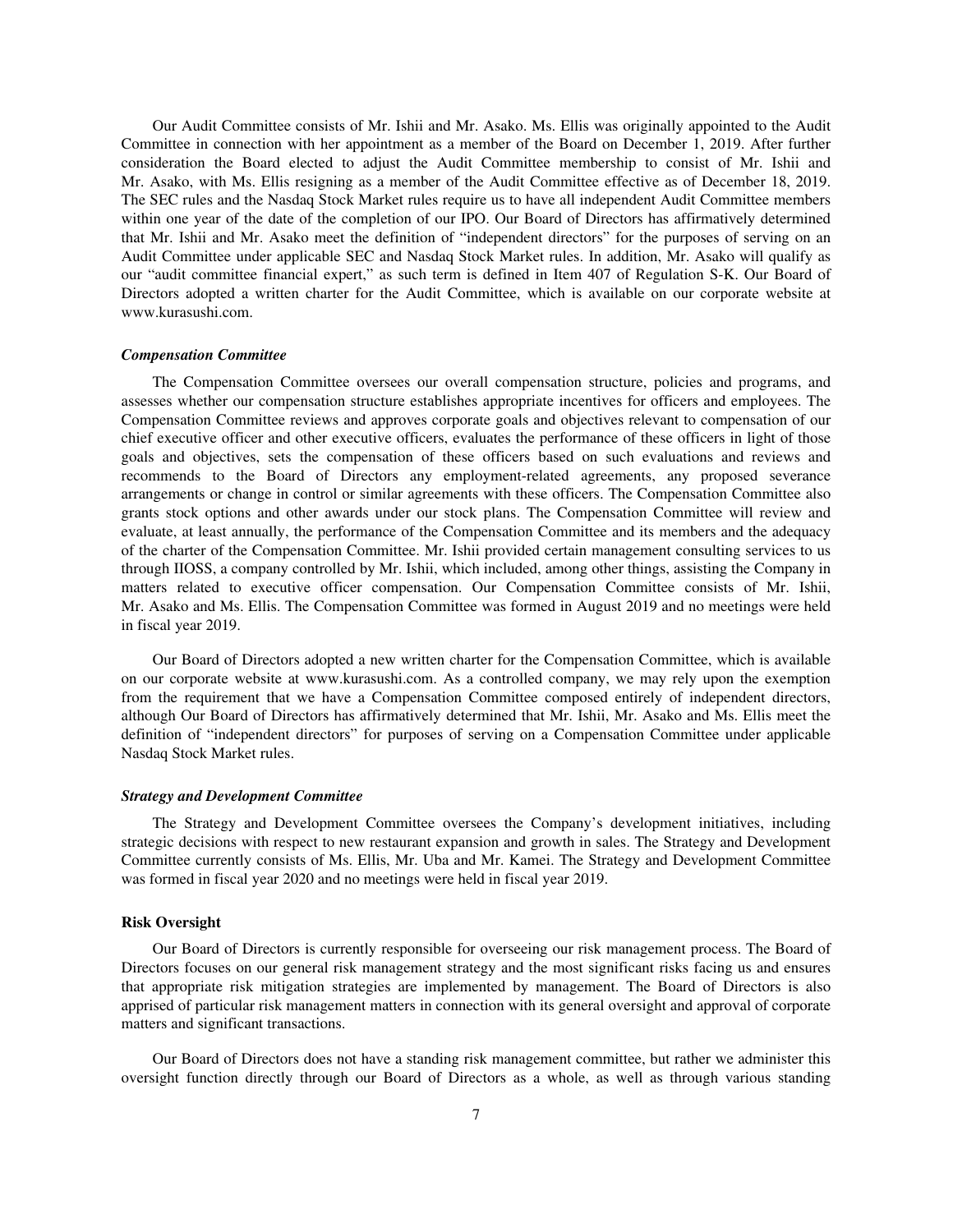committees of our Board of Directors that address risks inherent in their respective areas of oversight. In particular, our Board of Directors is responsible for monitoring and assessing strategic risk exposure, our Audit Committee is responsible for overseeing our major financial risk exposures and the steps our management has taken to monitor and control these exposures and our Compensation Committee assesses and monitors whether any of our compensation policies and programs has the potential to encourage unnecessary risk-taking. In addition, our Audit Committee oversees the performance of our internal audit function and considers and approves or disapproves any related-party transactions.

Our management is responsible for day-to-day risk management. This oversight includes identifying, evaluating, and addressing potential risks that may exist at the enterprise, strategic, financial, operational, compliance and reporting levels.

#### **Risk and Compensation Policies**

We have analyzed our compensation programs and policies and have determined those programs and policies are not reasonably likely to have a material adverse effect on us. The Company's compensation programs and policies mitigate risk by combining performance-based, long-term compensation elements with payouts that are highly correlated to the value delivered to stockholders. The combination of performance measures for annual bonuses and the equity compensation programs for executive officers, as well as the multiyear vesting schedules for equity awards encourage employees to maintain both a short-term and a long-term view with respect to Company performance.

#### **Leadership Structure of the Board of Directors**

The positions of Chairman of the Board and Chief Executive Officer are presently the same person. As our amended and restated bylaws and corporate governance guidelines do not require that our Chairman and Chief Executive Officer positions be separate, our Board of Directors believes that having positions be held by the same person is the appropriate leadership structure for us at this time. In addition, we currently have a separate lead independent director. Our lead independent director is Shintaro Asako. In that role, he coordinates the activities of the independent directors, chairs executive sessions of the independent directors, and he serves as the principle liaison between management and the independent directors of the board of directors. We do not have a formal policy regarding having a separate lead independent director.

As of the date of this Proxy Statement, we have determined that the leadership structure of our Board of Directors has permitted our Board of Directors to fulfill its duties effectively and efficiently and is appropriate given the size and scope of our company and its financial condition.

#### **Compensation Committee Interlocks and Insider Participation**

None of the members of our Compensation Committee has ever been an officer or employee of the Company. Except for Manabu Kamei, who is our Chief Operating Officer and a member of our Board of Directors, none of our executive officers currently serves or in fiscal year 2019 has served as a member of the Board of Directors or Compensation Committee of any entity that has one or more executive officers serving on our Board of Directors or Compensation Committee. Mr. Kamei currently serves as a member of the board of directors of Kura Japan, but does not currently serve, nor in fiscal year 2019 has served, on the Compensation Committee (or other board committee performing equivalent functions) of Kura Japan.

#### **Code of Business Conduct and Ethics**

We have adopted a code of business conduct and ethics that applies to all of our directors, officers and employees, including our Chief Executive Officer and Chief Financial Officer and those officers and employees responsible for financial reporting. The full text of our code of business conduct and ethics is posted on the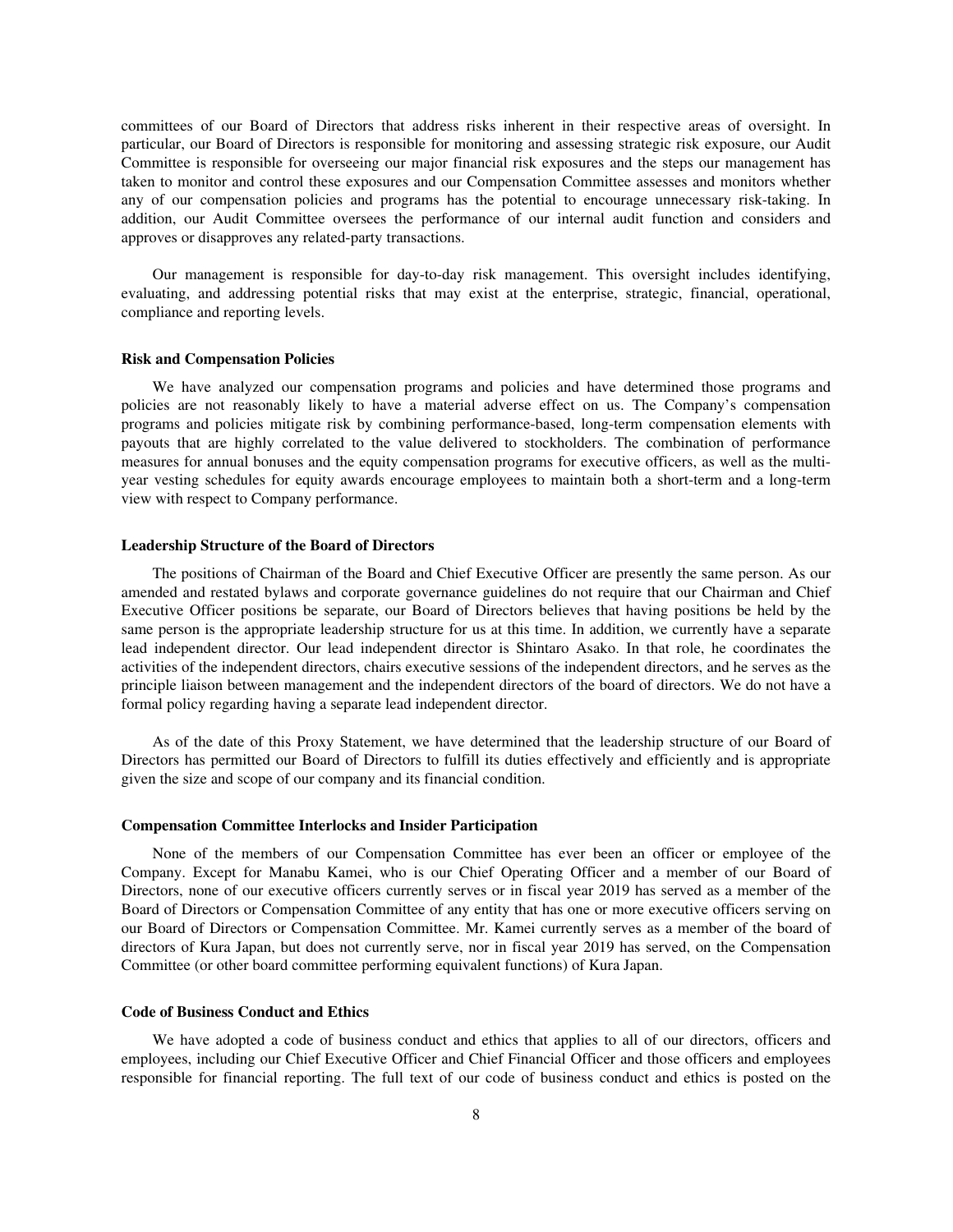investor relations section of our website at www.kurasushi.com. We intend to disclose future amendments to our code of business conduct and ethics, or any waivers of their provisions that we grant to our directors or executive officers on our website.

### **Director Compensation**

In November 2019, we adopted a non-employee director compensation plan covering non-employee directors. Under the plan, each non-employee director covered by the plan will receive an annual cash retainer and an annual grant of stock options for board service, and if such non-employee director serves as a committee chair or a lead independent director, an additional annual cash retainer for such committee chair or lead independent director service. The board has currently fixed the cash retainer for board service at \$40,000 per year, the cash retainer for service as a committee chair at \$20,000 to \$25,000 per year and the cash retainer for service as a lead independent director at \$20,000 per year. Each non-employee director will also receive the annual retainer stock option issued under the 2018 Incentive Compensation Plan with the value of \$40,000 on the grant date. Such grant will have the other terms provided for in the 2018 Incentive Compensation Plan and the award agreement providing for such grant. Directors who are also employees, such as Mr. Uba and Mr. Kamei, do not and will not receive any compensation for their services as directors.

Directors have been and will continue to be reimbursed for travel, food, lodging and other expenses directly related to their activities as directors, including expenses incurred in attending board meetings. Directors are also entitled to the protection provided by their indemnification agreements and the indemnification provisions in our amended and restated certificate of incorporation and amended and restated bylaws, as well as the protection provided by director and officer liability insurance provided by us.

The following table sets forth information concerning the compensation of our independent directors for the fiscal year ended August 31, 2019.

| Name<br>____                                           | Fees earned or paid<br>in cash $($ ) | <b>Stock Awards (\$)</b> | Total (\$) |
|--------------------------------------------------------|--------------------------------------|--------------------------|------------|
| Seitaro Ishii $\ldots, \ldots, \ldots, \ldots, \ldots$ | \$191.673                            | $\overline{\phantom{a}}$ | \$191,673  |
|                                                        | \$8.333                              | $\overline{\phantom{0}}$ | \$ 8.333   |

## **Board Meetings**

During fiscal year 2019, the Board of Directors held four meetings and acted through four unanimous written consents. Each of our directors attended all meetings of the Board of Directors and meetings held by any of the Committees of the Board on which such director served.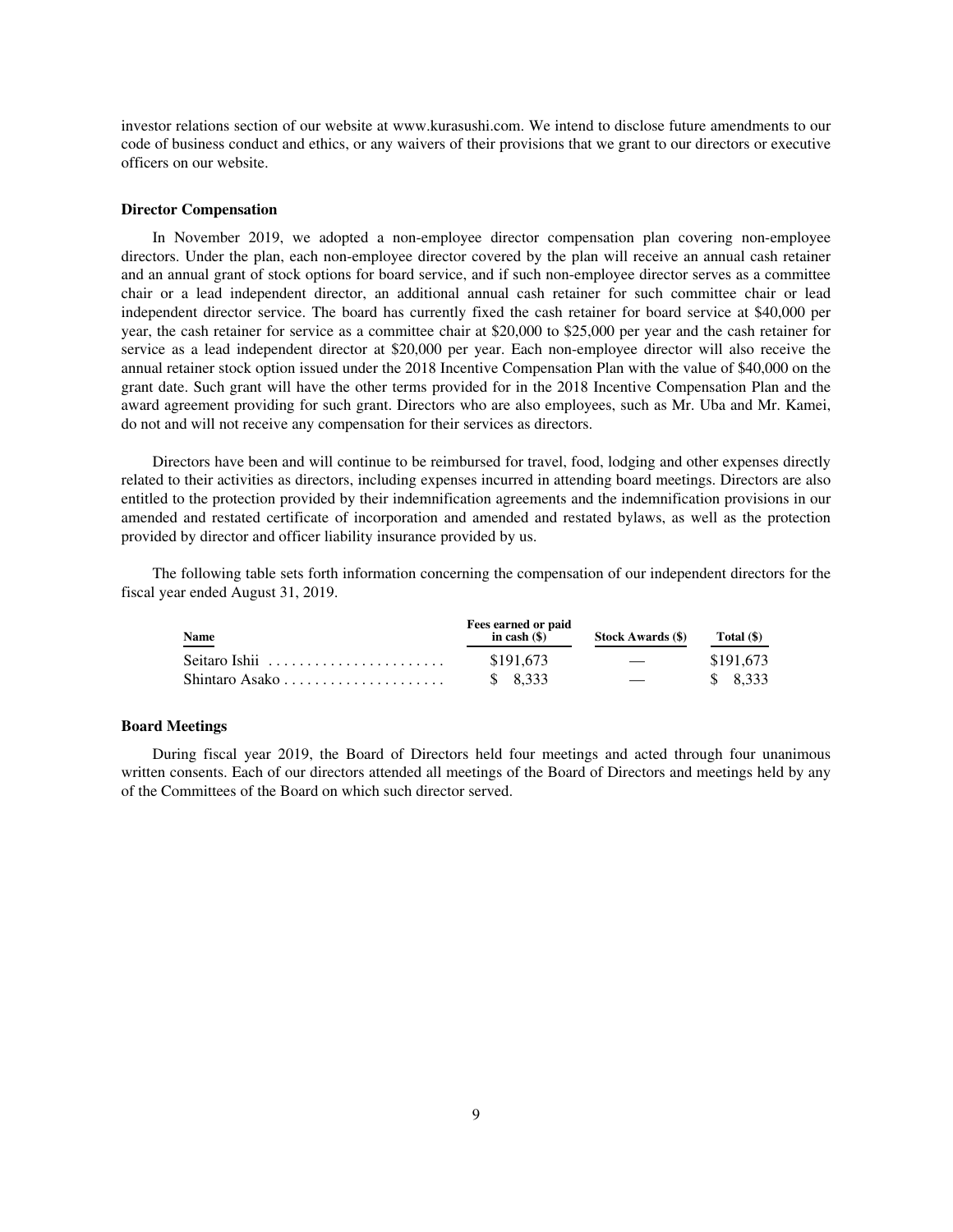### **SECURITY OWNERSHIP OF CERTAIN BENEFICIAL OWNERS AND MANAGEMENT**

The following table sets forth certain information with respect to the beneficial ownership of any class of our common stock as of December 23, 2019 for:

- each stockholder known by us to be the beneficial owner of more than 5% of any class of our outstanding shares of common stock;
- each of our directors;
- each of our named executive officers; and
- all of our directors and executive officers as a group.

We have determined beneficial ownership in accordance with the rules of the SEC. Except as indicated by the footnotes below, we believe, based on the information furnished to us, that the persons and entities named in the table below have sole voting and investment power with respect to all shares of our common stock that they beneficially own, subject to applicable community property laws.

Applicable percentage ownership in the following table is based on 8,335,050 shares of common stock outstanding as of December 23, 2019 (of which 7,335,000 shares were Class A common stock and 1,000,050 shares were Class B common stock), unless otherwise indicated in the footnotes below. In computing the number of shares of common stock beneficially owned by a person or entity and the percentage ownership of that person or entity, we deemed to be outstanding all shares of common stock subject to options or other convertible securities held by that person or entity that are currently exercisable or exercisable within 60 days of December 23, 2019. We did not deem these shares outstanding, however, for the purpose of computing the percentage ownership of any other person. Unless otherwise indicated, the address of each beneficial owner listed in the table below is c/o Kura Sushi USA, Inc. at 17932 Sky Park Circle, Suite H, Irvine, California 92614.

As of December 23, 2019, Kura Japan beneficially owned 1,000,050 shares of Class B common stock, which represented 100% of the outstanding shares of Class B common stock on that date. Class B common stock has the same rights as the Class A common stock except for (i) certain conversion rights and (ii) on all matters to be voted on by stockholders, holders of our Class A common stock are entitled to one vote per share while holders of our Class B common stock are entitled to ten votes per share.

|                                                                                |               | <b>Beneficially Owned</b> | <b>Shares of Class A Common Stock Shares of Class B Common Stock</b><br><b>Beneficially Owned</b> |            | <b>Total Voting</b><br>Power<br><b>Beneficially</b> |
|--------------------------------------------------------------------------------|---------------|---------------------------|---------------------------------------------------------------------------------------------------|------------|-----------------------------------------------------|
| <b>Name and Address of Beneficial Owner</b>                                    | <b>Number</b> | Percentage                | <b>Number</b>                                                                                     | Percentage | Owned                                               |
| Greater than 5% Stockholders:                                                  |               | 54.5%                     | 1.000.050                                                                                         | $100\%$    | 80.8%                                               |
| <b>Executive Officers and Directors:</b>                                       |               |                           |                                                                                                   |            |                                                     |
|                                                                                | 34,516        | $\ast$                    |                                                                                                   |            | $\ast$                                              |
| Koji Shinohara <sup>(2)</sup>                                                  | 26,480        | ∗                         |                                                                                                   |            | $\ast$                                              |
| Manabu Kamei <sup>(2)</sup>                                                    | 15.128        | $\ast$                    |                                                                                                   |            | $\ast$                                              |
| Seitaro Ishii <sup>(2)</sup>                                                   | 833           | ∗                         |                                                                                                   |            | *                                                   |
| Shintaro Asako <sup>(2)</sup>                                                  | 833           | ∗                         |                                                                                                   |            | $\ast$                                              |
| $\text{Kim Ellis}^{(2)}$                                                       | 833           | ∗                         |                                                                                                   |            | *                                                   |
| All executive officers and directors as a<br>group $(6 \text{ persons})^{(2)}$ | 78.624        | $1.1\%$                   |                                                                                                   |            | *                                                   |

Indicates ownership of less than one percent.

- (1) The principal business address of Kura Japan is 1035-2 Fukasaka, Naka-ku, Sakai-shi, Osaka 599-8253, Japan. Kunihiko Tanaka is the President of Kura Japan, and in such capacity has voting and investment control over the equity interests held by Kura Japan. Mr. Tanaka disclaims beneficial ownership of the equity interests held by Kura Japan.
- (2) Includes all options to purchase shares of Class A common stock exercisable within 60 days.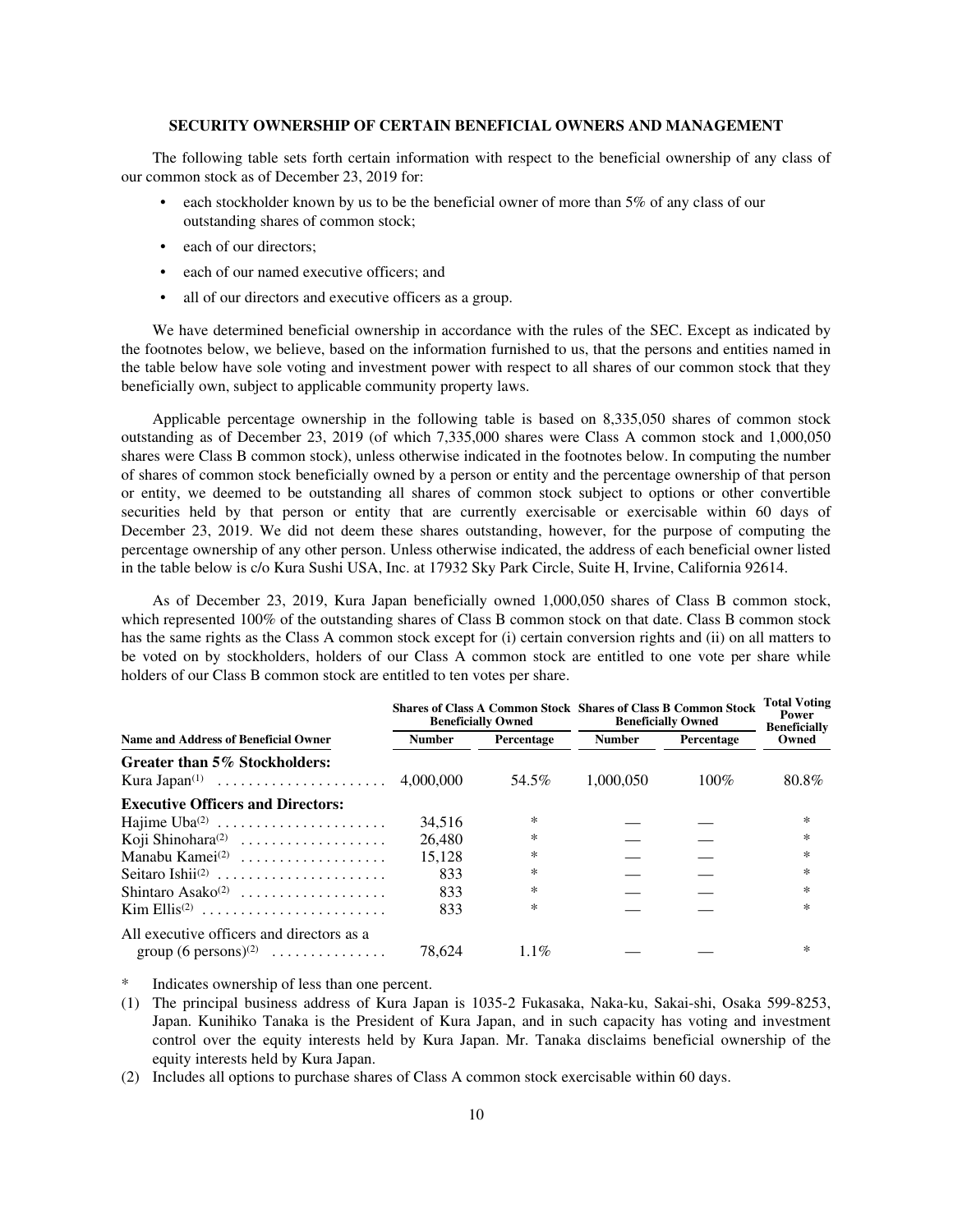## **EXECUTIVE OFFICERS**

The following set forth information regarding the executive officers of the Company as of December 27, 2019:

| <b>Name</b> | <b>Age Position</b> |
|-------------|---------------------|
|             |                     |
|             |                     |
|             |                     |
|             |                     |

*Hajime "Jimmy" Uba* has served as President and Chief Executive Officer of the Company since 2008 and became a member of our Board of Directors in October 2017. He joined the Company's parent, Kura Japan, in 2000 and in 2008 was selected to establish and grow the Company. From 2004 to 2008, Mr. Uba headed operations for Kura Japan, where he oversaw operations for Eastern and Western Japan. During this time, Mr. Uba was responsible for the expansion of the Kura brand into Eastern Japan and managed over 100 restaurants. From 2000 to 2004, Mr. Uba spent three years as a restaurant manager and one year as a regional manager. During his tenure, Kura Japan grew from approximately 30 to 180 restaurant locations. He holds a Bachelor of Arts degree from Kansai University in Japan. Mr. Uba possesses extensive knowledge of all facets of our business and operations, as well as a deep understanding of our history and culture, making him qualified to serve as a member of our Board of Directors.

*Koji Shinohara* has served as Chief Financial Officer, Treasurer and Secretary of the Company since October 2017. From April 2005 through August 2017, Mr. Shinohara was with HOYA Holdings, Inc., an organization which at the time had approximately over 2,000 employees and U.S. gross sales of approximately \$600 million, where he served as Executive Vice President and Chief Financial Officer since April 2006. Mr. Shinohara's responsibilities included the preparation of HOYA Holdings, Inc.'s financial statements. From November 2015 to July 2017, he also held concurrent roles as Chief Financial Officer of HOYA Corporation USA and head of HOYA Corporation's Global Financial Headquarters. From April 2004 to April 2005, Mr. Shinohara was a Senior Manager for KPMG US LLP and from January 2002 to March 2004 he served as Chief Financial Officer and Treasurer of Hankyu International Transport (USA), Inc. Earlier in his career, Mr. Shinohara spent five years with Arthur Andersen LLP, where he served as a Manager specializing in tax matters. Mr. Shinohara is a certified public accountant and holds a Master of Business Administration from Oklahoma City University.

*Manabu Kamei* has served as Chief Operating Officer of the Company and a member of our Board of Directors since October 2017. He joined the Company's parent, Kura Japan, in 1998 and held roles of increasing responsibility in operations, including directing of new restaurant openings and most recently, Director of Overseas Operations since 2012. Mr. Kamei is also currently a member of the board of directors of Kura Japan. Mr. Kamei has played an instrumental role at Kura Japan in leading new restaurant growth, streamlining operations and driving efficiency, including the creation of proprietary technology used in all Company and Kura Japan kitchens. Mr. Kamei holds a Bachelor of Arts from Ritsumeikan University. Mr. Kamei possesses extensive knowledge of the operational aspects of our business, making him qualified to serve as a member of our Board of Directors.

*Hideto Sugimoto* has served as our Director of Operations since October 1, 2018. He joined the Company's parent, Kura Japan, in 2004 and held roles of increasing responsibility in operations, including new restaurant openings in Eastern Japan, until being selected as an opening team member for Kura Japan in 2008. From 2016 to 2018, Mr. Sugimoto spent two years as Operations Controller of the Company, and was responsible for streamlining our operations and establishing a customer service department and data analytics division. From 2011 to 2016, Mr. Sugimoto oversaw the opening of 11 new restaurants in California and Texas. He is a graduate of Kunitachi Music Academy in Japan.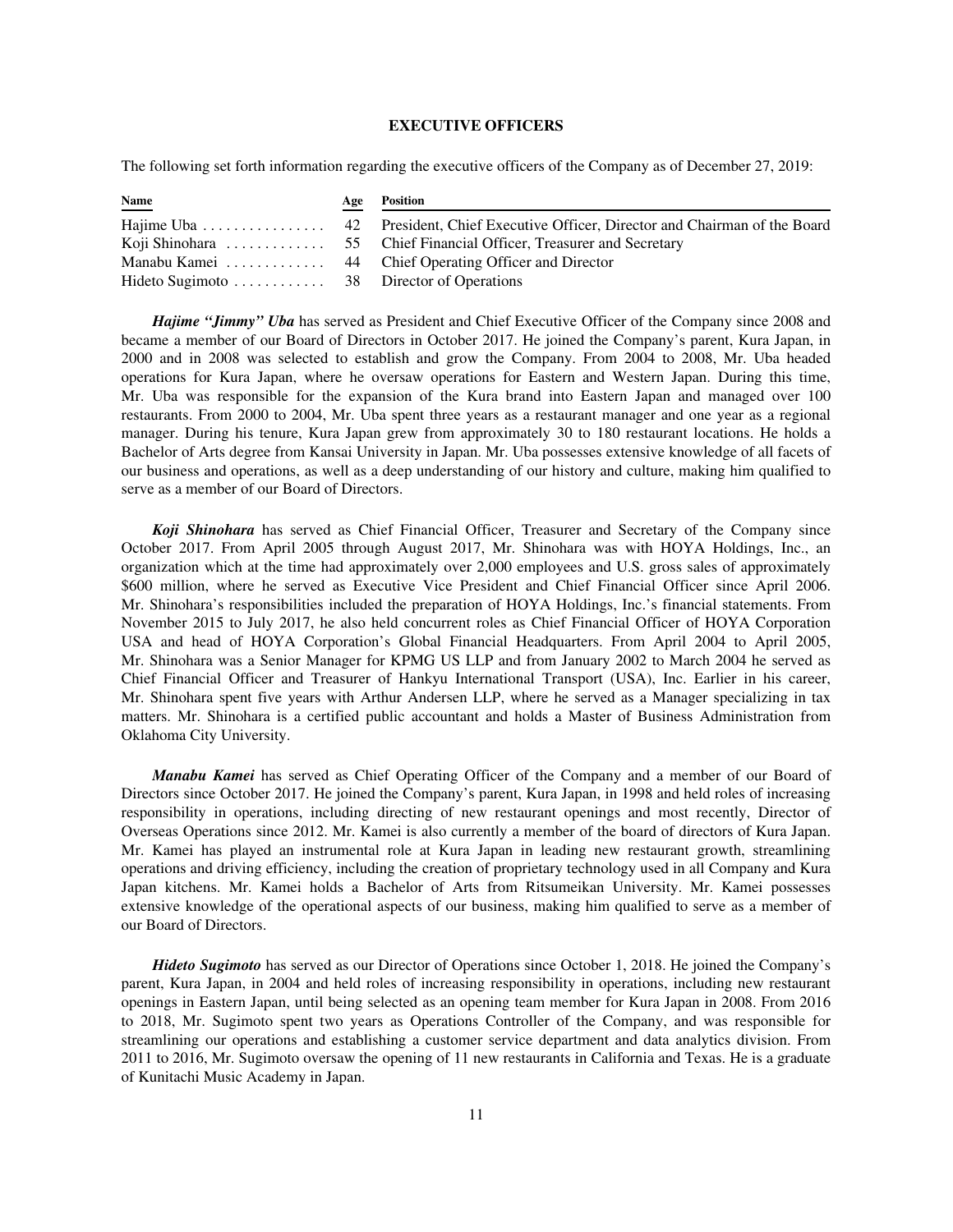### **EXECUTIVE COMPENSATION**

The following sets forth all compensation awarded to our Named Executive Officers (the "NEOs") for the 2018 and 2019 fiscal years.

### **Summary Compensation Table**

The following table sets forth the total compensation that was paid or accrued for the NEOs for the 2018 and 2019 fiscal years.

| <b>Name and Principal Position</b>                              | Year | <b>Salary</b>                      | $\mathbf{Bonus}^{(1)}$ | Option<br>Awards $(2)$ | All other<br>Compensation | <b>Total</b> |
|-----------------------------------------------------------------|------|------------------------------------|------------------------|------------------------|---------------------------|--------------|
| Hajime Uba                                                      | 2019 | \$253,754                          |                        |                        | $$5,599^{(9)}$            | \$259,353    |
| Chairman of the Board, President and<br>Chief Executive Officer | 2018 | \$117,486(3) \$39,107(5) \$359,929 |                        |                        | $$25,487^{(6)}$           | \$542,009    |
|                                                                 | 2019 | \$212,500                          |                        |                        |                           | \$212,500    |
| Chief Financial Officer, Treasurer and<br>Secretary             | 2018 | \$170,000                          | \$15,000               | \$121,682              |                           | \$306,682    |
| Manabu Kamei                                                    | 2019 | $$155,297^{(8)}$                   |                        |                        | $$45.557^{(10)}$          | \$200.854    |
| Chief Operating Officer                                         | 2018 | $$105,667^{(4)}$                   |                        | \$157,470              | \$33,082(7)               | \$296.219    |

- (1) The amounts reported represent annual discretionary bonuses earned by our NEOs for the 2018 and 2019 fiscal years, based on the achievement of Company and individual performance objectives.
- (2) The amounts reported represent the aggregate grant date fair value of the stock options awarded to the NEOs during 2018 and 2019 fiscal years, calculated in accordance with FASB ASC Topic 718. Such grant date fair values do not take into account any estimated forfeitures. The amounts reported in this column reflect the accounting cost for these stock options and do not correspond to the actual economic value that may be received by the NEOs upon the exercise of the stock options or any sale of the underlying shares of common stock.
- (3) The amounts reported include \$5,457 paid to Mr. Uba by Kura Japan.
- (4) The amounts reported include \$8,247 paid to Mr. Kamei by Kura Japan.
- (5) Mr. Uba's bonus was paid in Japanese Yen, and the U.S. dollar amounts shown in the "Bonus" column for Mr. Uba has been converted from yen to U.S. dollars using the currency conversion rate of 112 yen per U.S. dollar, which was the central rate as reported by the Bank of Japan on November 30, 2017 when Mr. Uba's bonus was paid. All other compensation paid to Mr. Uba is paid in U.S. dollars and therefore no foreign currency conversion is needed.
- (6) For 2018, all other compensation for Mr. Uba includes \$5,670 in medical insurance premiums; \$613 in dental insurance premiums; \$103 in vision insurance premiums; and \$10 in life, accidental death and dismemberment insurance premiums. The aforementioned amounts represent insurance premiums paid on behalf of Mr. Uba that exceed the percentage the Company pays for all employees on a non-discriminatory basis. In addition, all other compensation for Mr. Uba includes \$12,000 in housing allowances and company car use equaling \$7,091. During fiscal year 2018, Mr. Uba was an expatriate but starting in fiscal year 2019, Mr. Uba is no longer an expatriate and will not receive a housing allowance, although Mr. Uba will receive the benefits of company car use and subsidized medical, dental, vision and other insurance plans.
- (7) For 2018, all other compensation for Mr. Kamei includes \$1,588 in medical insurance premiums; \$139 in dental insurance premiums; \$27 in vision insurance premiums; and \$10 in life, accidental death and dismemberment insurance. The aforementioned amounts represent insurance premiums paid on behalf of Mr. Kamei that exceed the percentage the Company pays for all employees on a non-discriminatory basis. In addition, all other compensation for Mr. Kamei includes \$26,400 in housing allowances and company car use equaling \$4,918. During fiscal year 2018 and fiscal year 2019, Mr. Kamei is an expatriate.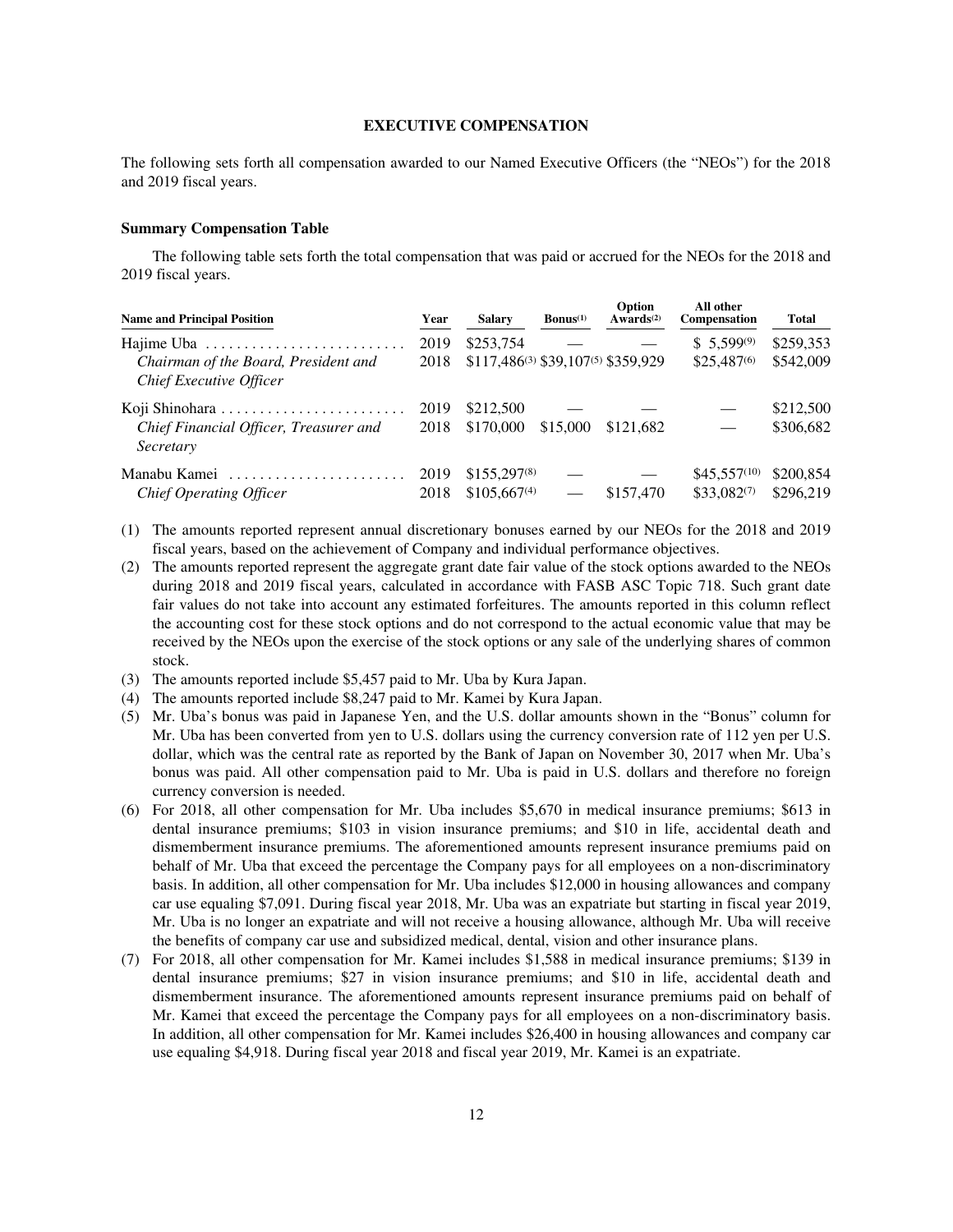- (8) The amounts reported include \$50,693 paid to Mr. Kamei by Kura Japan in Japanese yen. The amount paid in Japanese yen was converted into U.S. dollars at an average exchange rate for fiscal year 2019 based on the rates published by the Bank of Japan as it was paid throughout fiscal year 2019.
- (9) For 2019, all other compensation for Mr. Uba includes a company car use equaling \$5,599.
- (10) For 2019, all other compensation for Mr. Kamei includes \$4,583 in medical insurance premiums; \$397 in dental insurance premiums; \$77 in vision insurance premiums; and \$23 in life, accidental death and dismemberment insurance. The aforementioned amounts represent insurance premiums paid on behalf of Mr. Kamei that exceed the percentage the Company pays for all employees on a non-discriminatory basis. In addition, all other compensation for Mr. Kamei includes \$30,905 in housing allowances and company car use equaling \$9,572. During fiscal year 2018 and fiscal year 2019, Mr. Kamei is an expatriate.

### **Narrative Disclosure to Summary Compensation Table**

### *Employment Agreements*

On August 5, 2019, in connection with the closing of the Company's IPO, we entered into employment agreements with Messrs. Uba, Shinohara and Kamei (collectively, the "Employment Agreements").

*Employment Term and Position*. The term of employment of each of Messrs. Uba and Shinohara will be three years from the closing of our IPO on August 5, 2019, subject to automatic one-year extensions provided that neither party provides written notice of non-extension at least one hundred twenty (120) days prior to the expiration of the then-current term. The term of employment for Mr. Kamei commenced on August 5, 2019 and shall continue until Kura Japan ends Mr. Kamei's temporary assignment to us. During their respective terms of employment, Mr. Uba will serve as Chairman of the Board, President and Chief Executive Officer of the Company, Mr. Shinohara will serve as Chief Financial Officer, Treasurer and Secretary of the Company and Mr. Kamei will serve as Chief Operating Officer of the Company and as a member of our Board of Directors.

*Base Salary, Annual Bonus and Equity Compensation*. Pursuant to their employment agreements, Messrs. Uba, Shinohara and Kamei are entitled to initial base salaries of \$340,000, \$240,000, and \$220,000, respectively. In addition, Messrs. Uba, Shinohara and Kamei will be eligible to receive annual performance-based cash bonuses, the amount and terms of which shall be in the discretion of the Compensation Committee. Messrs. Uba, Shinohara and Kamei will also be eligible to receive equity awards, the form and terms of which will be determined by our Board of Directors or the Compensation Committee in their discretion.

*Severance*. Mr. Kamei's employment agreement does not provide for payment of severance upon the end of his temporary assignment to us. The employment agreements for Messrs. Uba and Shinohara, on the other hand, provide for severance upon a termination by us without cause, on the account of our failure to renew the employment agreement, or by Messrs. Uba or Shinohara for good reason, in each case, subject to the execution of an effective release of claims in favor of the Company, its affiliates and their respective officers and directors by Messrs. Uba or Shinohara, as applicable. Upon a termination of employment by us without cause, on the account of our failure to renew the employment agreement, or by Messrs. Uba or Shinohara for good reason, Messrs. Uba or Shinohara, as applicable, are entitled to severance consisting of (a) a lump sum payment equal to base salary for the year in which the termination occurs, (b) reimbursement for payments such person makes for COBRA coverage for a period of twelve (12) months, or until such person has secured other employment, whichever occurs first, and (c) accelerated vesting of the applicable portion of such person's equity awards that would have vested on August 31 of that same fiscal year, absent such termination.

For purposes of the employment agreements, the Company will have "cause" to terminate Messrs. Uba or Shinohara's employment upon (a) his willful failure to perform his duties (other than any such failure resulting from incapacity due to physical or mental illness); (b) his willful failure to comply with any valid and legal directive of our Board of Directors; (c) his willful engagement in dishonesty, illegal conduct, or misconduct, which is, in each case, injurious to the Company or its affiliates; (d) his embezzlement, misappropriation, or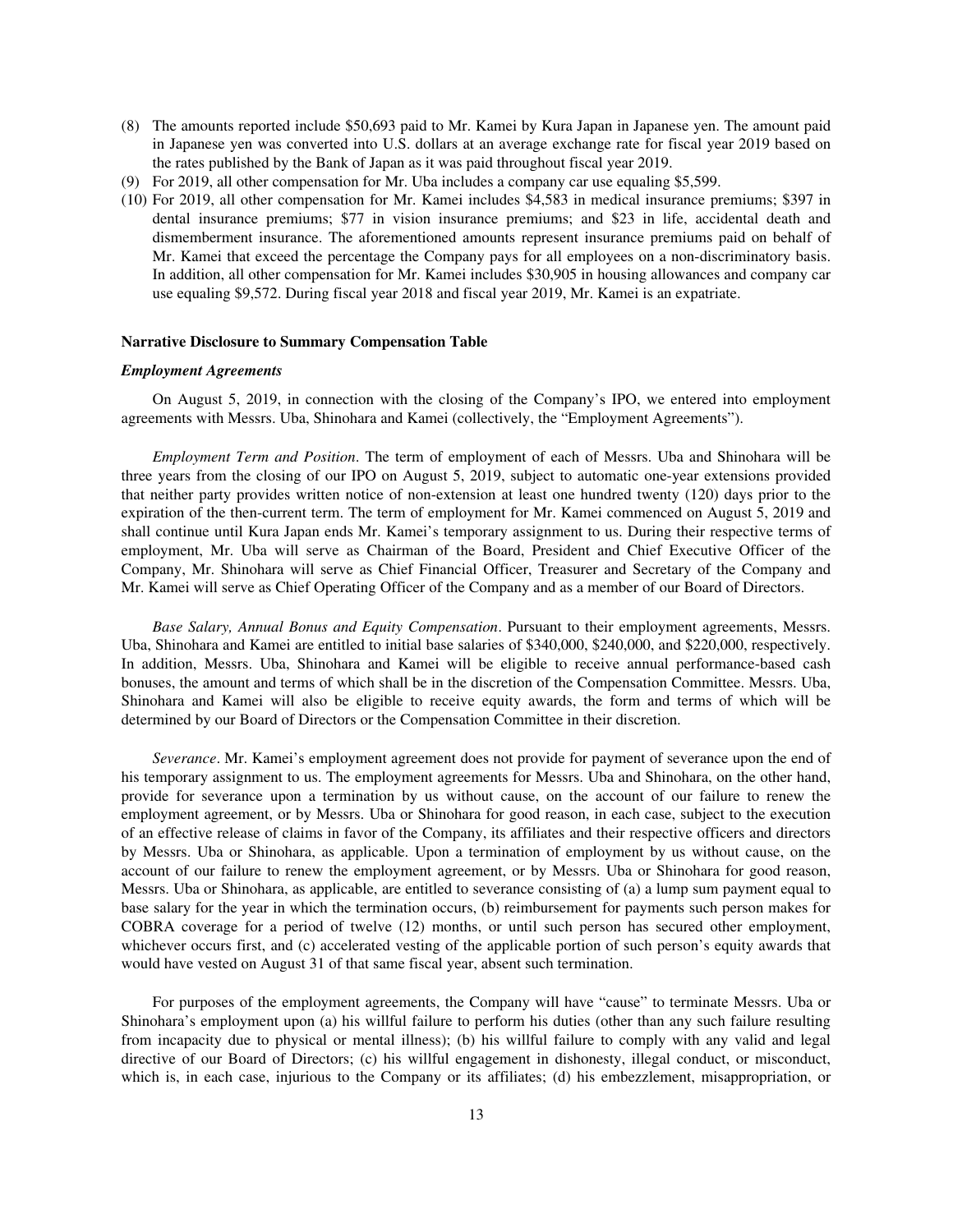fraud, whether or not related to his employment with the Company; (e) his conviction of or plea of guilty or nolo contendere to a crime that constitutes a felony (or state law equivalent) or a crime that constitutes a misdemeanor involving moral turpitude; (f) his violation of a material policy of the Company; (g) his willful unauthorized disclosure of confidential information (as defined in his employment agreement); (h) his material breach of any material obligation under his employment agreement or any other written agreement between him and the Company; or (i) any material failure by him to comply with the Company's written policies or rules, as they may be in effect from time to time during the employment term. Under the employment agreements, no act or failure to act shall be considered "willful" unless it is done, or omitted to be done, by such person in bad faith or without reasonable belief such person's action or omission was in the best interests of the Company and any act, or failure to act, based upon authority given pursuant to a resolution duly adopted by our Board of Directors or upon the advice of counsel for the Company shall be conclusively presumed to be done, or omitted to be done, by such person in good faith and in the best interests of the Company.

Pursuant to their employment agreements, each of Messrs. Uba and Shinohara will have "good reason" to terminate his employment after occurrence, without his consent of (a) a material reduction in the base salary other than a general reduction in base salary that affects all similarly situated executives in substantially the same proportions; (b) any material breach by the Company of any material provision of this Agreement; (c) a material, adverse change in his authority, duties, or responsibilities (other than temporarily while he is physically or mentally incapacitated or as required by applicable law) taking into account the Company's size, status as a public company, and capitalization as of the effective date of the employment agreements; (d) a material adverse change in the reporting structure applicable to the him; or (e) the Company's current principal executive office is moved by 50 miles or more. However, no termination for "good reason" will be effective unless (i) Messrs. Uba or Shinohara, as applicable, provides the Company with notice of the grounds for termination of good reason within thirty (30) days of the initial existence of such grounds and (ii) the Company has at least thirty (30) days from the date on which such notice is given to cure such circumstances. If Messrs. Uba or Shinohara, as applicable, does not terminate his employment for good reason within thirty (30) days after the expiration of the Company's cure period, then such person will be deemed to have waived his right to terminate for good reason with respect to such grounds.

*Restrictive Covenants*. Pursuant to their respective employment agreements, Messrs. Uba and Shinohara are subject to certain non-solicitation restrictions for a twelve-month period after termination of employment. Mr. Kamei's employment agreement does not subject him to a non-solicitation restriction following the end of his temporary assignment to us.

### **Outstanding Equity Awards at 2019 Fiscal Year-End**

**Option Awards(1) Name Number of securities underlying unexercised options exercisable Number of Securities Underlying Unexercised Option Unexercisable Option Exercise Price Option Expiration Date** Hajime Uba ................ 24,240 53,331(2) \$4.26 6/16/2028

Koji Shinohara ............. 26,225 — \$4.26 6/16/2028 Manabu Kamei ............. 10,605 23,333(2) \$4.26 6/16/2028

The following table sets forth information regarding outstanding equity awards at the end of fiscal year 2019 for each of the NEOs:

|  |  |  | (1) Each equity award is subject to the terms of our 2018 Incentive Compensation Plan. |  |  |  |
|--|--|--|----------------------------------------------------------------------------------------|--|--|--|
|--|--|--|----------------------------------------------------------------------------------------|--|--|--|

(2) The shares subject to the equity award vest in equal quarterly installments on the last day of each calendar quarter over approximately forty-five (45) months after June 16, 2018, generally subject to the NEO's continuous service relationship with the Company through each applicable vesting date.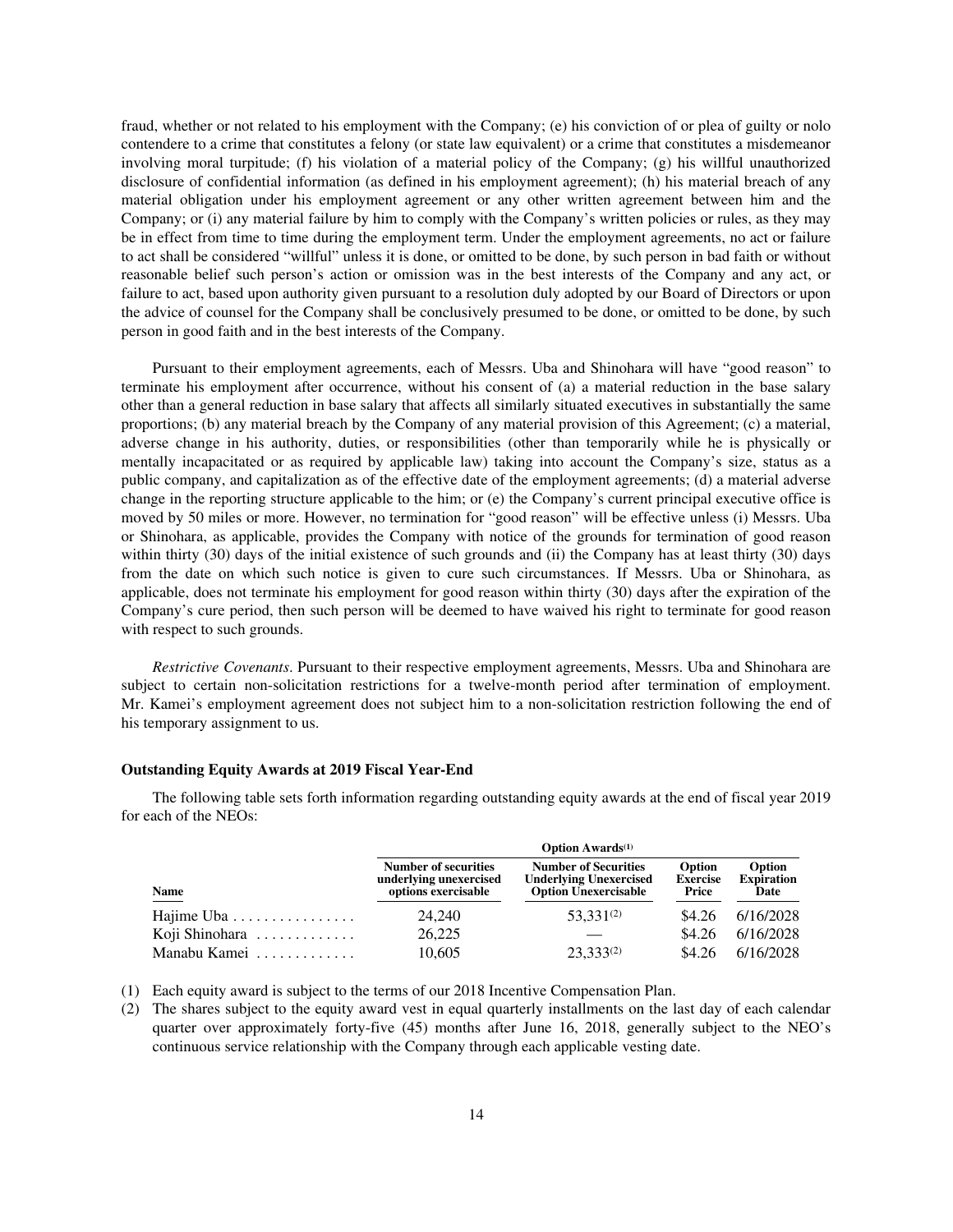### *Payments Upon Termination or Change in Control*

None of our NEOs are entitled to receive payments or other benefits upon termination of employment or a change in control, except as provided in the employment agreements described above and the equity acceleration pursuant to the 2018 Incentive Compensation Plan ("Stock incentive Plan") described below.

#### *Retirement Plans*

We do not maintain any deferred compensation, retirement, pension or profit-sharing plans. We have adopted an equity incentive plan, the material terms of which are described below.

### *Employee Benefits*

All of our full-time employees, including our NEOs, are eligible to participate in health and welfare plans maintained by the Company, including:

- medical, dental and vision benefits; and
- basic life and accidental death & dismemberment insurance.

Our NEOs participate in these plans on the same basis as other eligible employees. We do not maintain any supplemental health and welfare plans for our NEOs.

#### *Stock Incentive Plan*

The following is a summary of the material terms of our Stock Incentive Plan, which was initially adopted in June 2018. This summary is qualified in its entirety by reference to the actual text of the plan, which was filed as an exhibit to the registration statement on Form S-1 (File No. 333-232551) in connection with our IPO.

*General*. The Stock Incentive Plan authorizes the grant of stock options, stock appreciation rights ("SARs"), restricted stock, restricted stock units ("RSUs"), dividend equivalents, and other stock-based awards and performance awards to employees, officers, directors, consultants and advisors. The number of shares of common stock available for issuance under the Stock Incentive Plan shall not exceed 700,000. The number of shares issued or reserved pursuant to the Stock Incentive Plan (or pursuant to outstanding awards) is subject to adjustment as a result of mergers, consolidations, reorganizations, stock splits, stock dividends and other changes in our common stock. Shares subject to awards that have been terminated, expired unexercised, forfeited or settled in cash shall, to the extent of such termination, expiration, forfeiture or cash settlement, again be available for delivery under the Stock Incentive Plan. Shares that have been delivered to us in payment or satisfaction of the exercise price or tax withholding obligation of an award will not be available for awards under the Stock Incentive Plan.

*Administration*. The Stock Incentive Plan is administered by the Compensation Committee, or in the absence of any such committee, the Board of Directors itself. The administrator of the plan has the discretion to determine the individuals to whom awards may be granted under the Stock Incentive Plan, the manner in which such awards will vest and the other conditions applicable to awards in accordance with the terms in the Stock Incentive Plan. Options, SARs, restricted stock, RSUs, dividend equivalents, other stock-based awards and performance awards may be granted to participants in such numbers and at such times during the term of the Stock Incentive Plan as the administrator of the plan shall determine. The administrator is authorized to interpret the Stock Incentive Plan, correct defects, supply omissions or reconcile inconsistencies therein, and make any other determinations that it deems necessary or advisable for the administration of the Stock Incentive Plan. All decisions by the administrator of the plan are final and binding on all participants, beneficiaries, heirs, assigns or other persons holding or claiming rights under the Stock Incentive Plan or any award.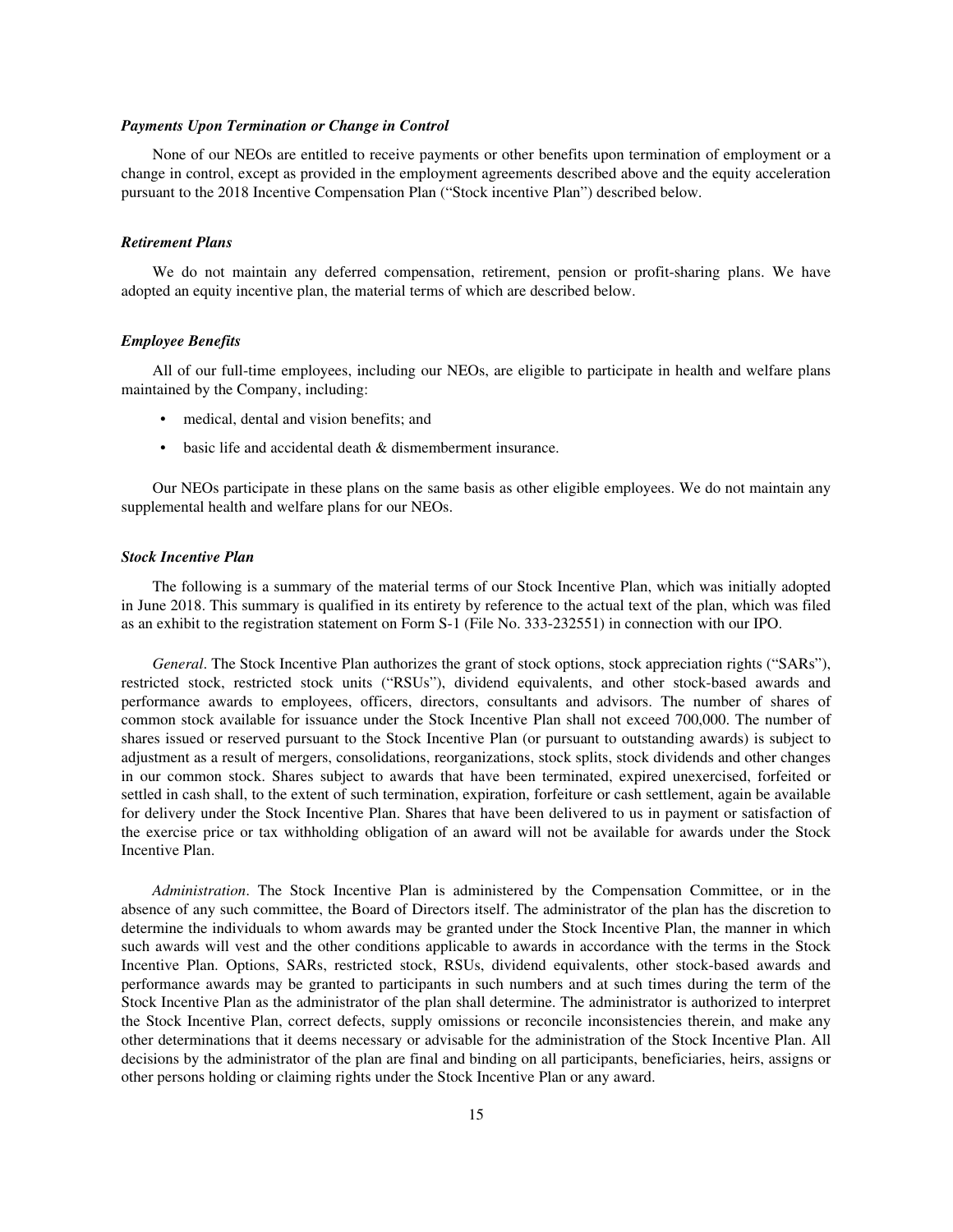*Options*. The administrator will determine the exercise price and other terms for each option and whether the options are nonqualified stock options or incentive stock options. Incentive stock options may be granted only to employees and are subject to certain other restrictions provided that such exercise price shall not be less than the fair market value of the underlying stock on the date of the grant. To the extent an option intended to be an incentive stock option does not so qualify, it will be treated as a nonqualified option. The administrator shall determine the time or times at which or the circumstances under which an option may be exercised, the method by which notice of exercise is to be given and the form of exercise notice to be used, the form of such payment, and the methods by or forms in which shares of common stock will be delivered to participants.

*Stock Appreciation Rights*. The administrator may grant SARs independent of or in connection with an option. Generally, each SAR will entitle a participant upon exercise to an amount equal to: the excess of the fair market value on the exercise date of one share of common stock over the grant price of the SAR as determined by the administrator, times the number of shares of common stock covered by the SAR. The administrator shall determine the method of exercise, method of settlement, form of consideration payable in settlement, method by or forms in which shares of common stock will be delivered or deemed to be delivered to participants.

*Restricted Stock and Restricted Stock Units*. The administrator may award restricted common stock and RSUs. Restricted stock awards consist of shares of stock that are transferred to the participant subject to restrictions that may result in forfeiture if specified conditions are not satisfied. RSUs result in the transfer of shares of common stock or cash to the participant only after specified conditions are satisfied. The administrator will determine the restrictions and conditions applicable to each award of restricted stock or RSUs, which may include performance vesting conditions.

*Bonus Stock and Awards in Lieu of Obligations.* Bonus stock and awards in lieu of obligations are grants of fully vested shares of our Class A common stock or other awards that may be made in lieu of obligations to pay cash or deliver other property under the Stock Incentive Plan or under other plans or compensatory arrangements.

*Dividend Equivalents.* Dividend equivalents represent the right to receive the equivalent value of dividends paid on shares of our Class A common stock and may be granted alone or in tandem with awards. The administrator may provide that dividend equivalents shall be paid or distributed when accrued or at some later date, or whether such dividend equivalents shall be deemed to have been reinvested in additional shares, awards, or other investment vehicles, and subject to restrictions on transferability and risks of forfeiture as the administrator may specify. Dividend equivalents may not be paid on awards granted under the Stock Incentive Plan subject to performance-based vesting unless and until such awards have vested.

*Performance Awards.* Performance awards will be granted by the administrator in its discretion on an individual or group basis. Generally, these awards will be based upon specific performance targets and will be paid in cash or in Class A common stock or in a combination of both. The performance targets to be achieved and the period in which the plan participant must achieve said performance targets shall be determined by the administrator upon the grant of each performance award.

*Other Stock-Based Awards*. The administrator is authorized, subject to limitations under applicable law, to grant to any plan participants such other awards that may be denominated or payable in Class A common Stock, as deemed by the administrator to be consistent with the purposes of the Stock Incentive Plan.

*Performance Criteria.* Vesting of awards granted under the Stock Incentive Plan may be subject to the satisfaction of performance criteria achieved during the performance periods established by the administrator. The performance criteria and performance periods may vary from participant to participant, group to group and period to period.

*Adjustments.* In the event of any extraordinary dividend or other distribution, recapitalization, forward or reverse split, reorganization, merger, consolidation, spin-off, combination, repurchase, share exchange, liquidation,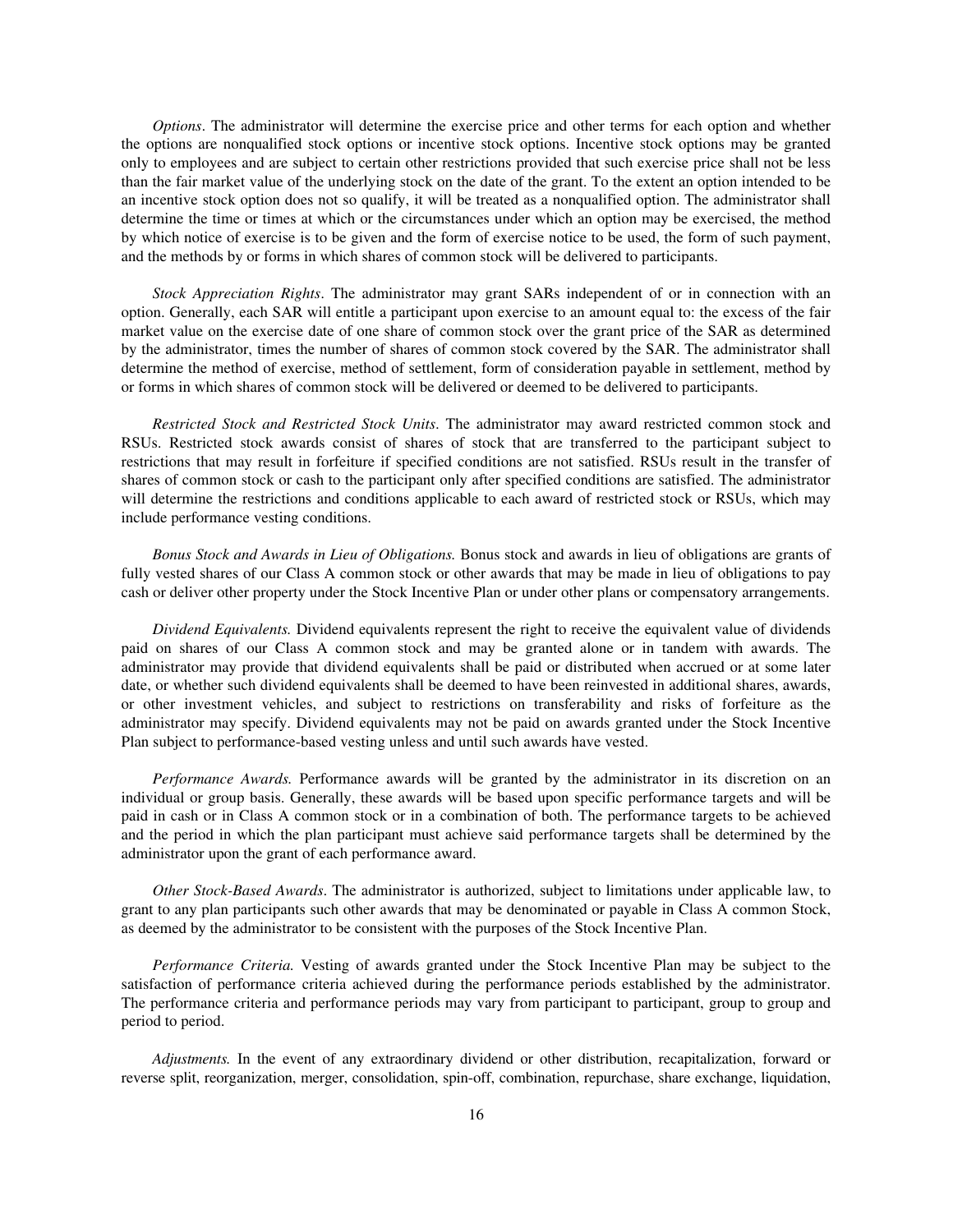dissolution or other similar corporate transaction or event affects the common stock, the administrator will appropriately adjust the number of shares available under and subject to outstanding awards under the Stock Incentive Plan.

*Transferability.* Unless otherwise determined by the Compensation Committee, awards granted under the Stock Incentive Plan generally are not transferable other than by will or by the laws of descent and distribution.

*Treatment of Awards upon a Change in Control*. If and only if (i) provided in any employment agreement, award agreement or other agreement between the Company and a plan participant, or (ii) the administrator of the Stock Incentive Plan makes a determination, then upon the occurrence of a change in control of our company, (a) all outstanding options, SARs and other awards in the nature of rights that may be exercised will become fully exercisable, (b) all time-based vesting restrictions on outstanding awards will lapse; and (c) the payout opportunities attainable under all outstanding performance-based awards will vest based on target performance and the awards will pay out either in full or on a pro rata basis, based on the time elapsed prior to the change in control.

### *Nonqualified Deferred Compensation*

Our NEOs did not earn any nonqualified deferred compensation benefits from us during fiscal year 2019.

### *Director Compensation*

In November 2019, we adopted a non-employee director compensation plan covering non-employee directors. Under the plan, each non-employee director covered by the plan will receive an annual cash retainer and an annual grant of stock options for board service, and if such non-employee director serves as a committee chair or a lead independent director, an additional annual cash retainer for such committee chair or lead independent director service. The board has currently fixed the cash retainer for board service at \$40,000 per year, the cash retainer for service as a committee chair at \$20,000 to \$25,000 per year and the cash retainer for service as a lead independent director at \$20,000 per year. Each non-employee director will also receive the annual retainer stock option issued under the 2018 Incentive Compensation Plan with the value of \$40,000 on the grant date. Such grant will have the other terms provided for in the 2018 Incentive Compensation Plan and the award agreement providing for such grant. Directors who are also employees, such as Mr. Uba and Mr. Kamei, do not and will not receive any compensation for their services as directors.

Directors have been and will continue to be reimbursed for travel, food, lodging and other expenses directly related to their activities as directors, including expenses incurred in attending board meetings. Directors are also entitled to the protection provided by their indemnification agreements and the indemnification provisions in our amended and restated certificate of incorporation and amended and restated bylaws, as well as the protection provided by director and officer liability insurance provided by us.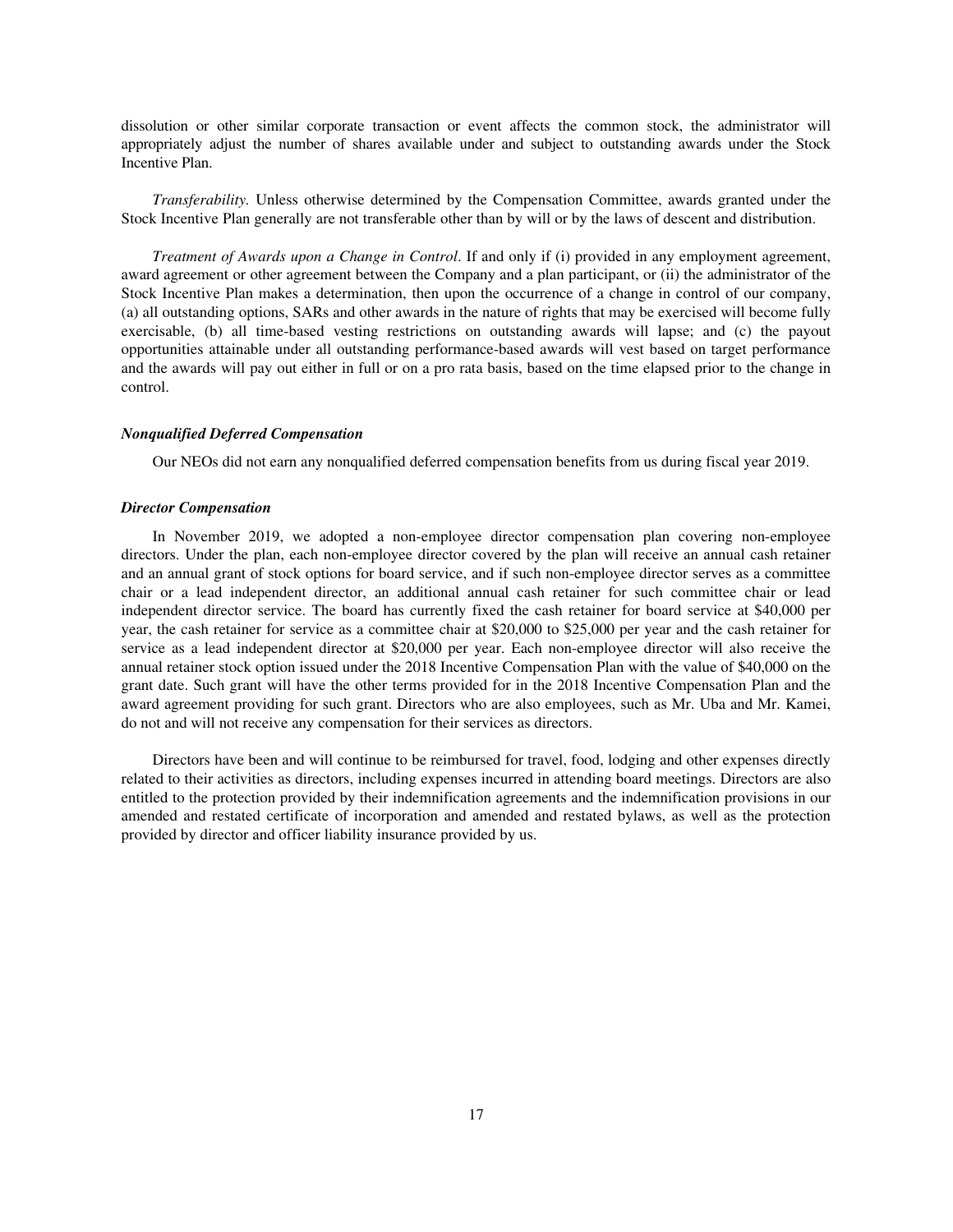### **CERTAIN RELATIONSHIPS AND RELATED PARTY TRANSACTIONS**

#### **Relationship with Kura Japan**

As discussed elsewhere in this Proxy Statement, our Class B common stock has ten votes per share, while our Class A common stock has one vote per share. As of December 23, 2019, 100% of our Class B common stock is controlled by Kura Japan. As a result, Kura Japan is able to control all matters submitted to our stockholders for approval even if it owns significantly less than 50% of the number of shares of our outstanding equity interests. This concentrated control could discourage others from initiating any potential merger, takeover or other change of control transaction that other stockholders may view as beneficial.

As a majority-owned subsidiary of Kura Japan, we believe we benefit from our relationship with Kura Japan when we buy supplies or other services. If Kura Japan's ownership interest declines significantly, we may lose a significant amount of the benefits of our relationship with Kura Japan, many of which are not covered by the Shared Services Agreement described below. For example, we believe we currently obtain beneficial pricing and/ or service levels from certain suppliers. These benefits are not contractually tied to Kura Japan's ownership amount, and the relevant suppliers and service providers could decide to stop giving us beneficial pricing and/or service levels even if Kura Japan still owns a substantial equity stake in us.

In connection with the closing of our IPO, we and Kura Japan entered into an amended and restated exclusive license agreement with respect to our use of certain intellectual property owned by Kura Japan and a shared services agreement to provide a framework for our continuing relationship.

*Amended and Restated Exclusive License Agreement*. Under the Amended and Restated Exclusive License Agreement, Kura Japan has agreed to grant an exclusive, royalty-bearing license for us to use its intellectual property rights, including, but not limited to, Kura Japan's trademarks "Kura Sushi" and "Kura Revolving Sushi Bar," and patents for a food management system and proprietary Mr. Fresh dome, among other intellectual property rights necessary to continue operation of our restaurants in the United States in the same manner as previously operated. Kura Japan and we have agreed that the royalty rate that we would pay Kura Japan for use of such intellectual property is 0.5% of the Company's net sales.

*Shared Services Agreement*. Under the Shared Services Agreement, Kura Japan and we have agreed that Kura Japan will continue to provide the Company with certain strategic, operational and other support services, including assigning certain employees to work for the Company as expatriates to provide support to the Company's operations, sending its employees to the Company on a short-term basis to provide support for the opening of new restaurants or renovation of existing restaurants, and providing the Company with certain supplies, parts and equipment for use in the Company's restaurants. In addition, we have agreed to continue to provide Kura Japan with certain translational support services and market research analyses. In exchange for receipt of such services, supplies, parts and equipment, the Shared Services Agreement contemplates that the parties will pay fees to each other as more specifically set forth thereunder.

### **Procedures for Approval of Related Party Transactions**

Our board of directors has adopted a written related person transaction policy to comply with Section 404 of the Securities Exchange Act of 1934, as amended, which sets forth the policies and procedures for the review and approval or ratification of related party transactions. This policy is administrated by our Audit Committee. These policies provide that, in determining whether or not to recommend the initial approval or ratification of a related party transaction, the relevant facts and circumstances available shall be considered, including, among other factors it deems appropriate, whether the interested transaction is on terms no less favorable than terms generally available to an unaffiliated third party under the same or similar circumstances and the extent of the related party's interest in the transaction.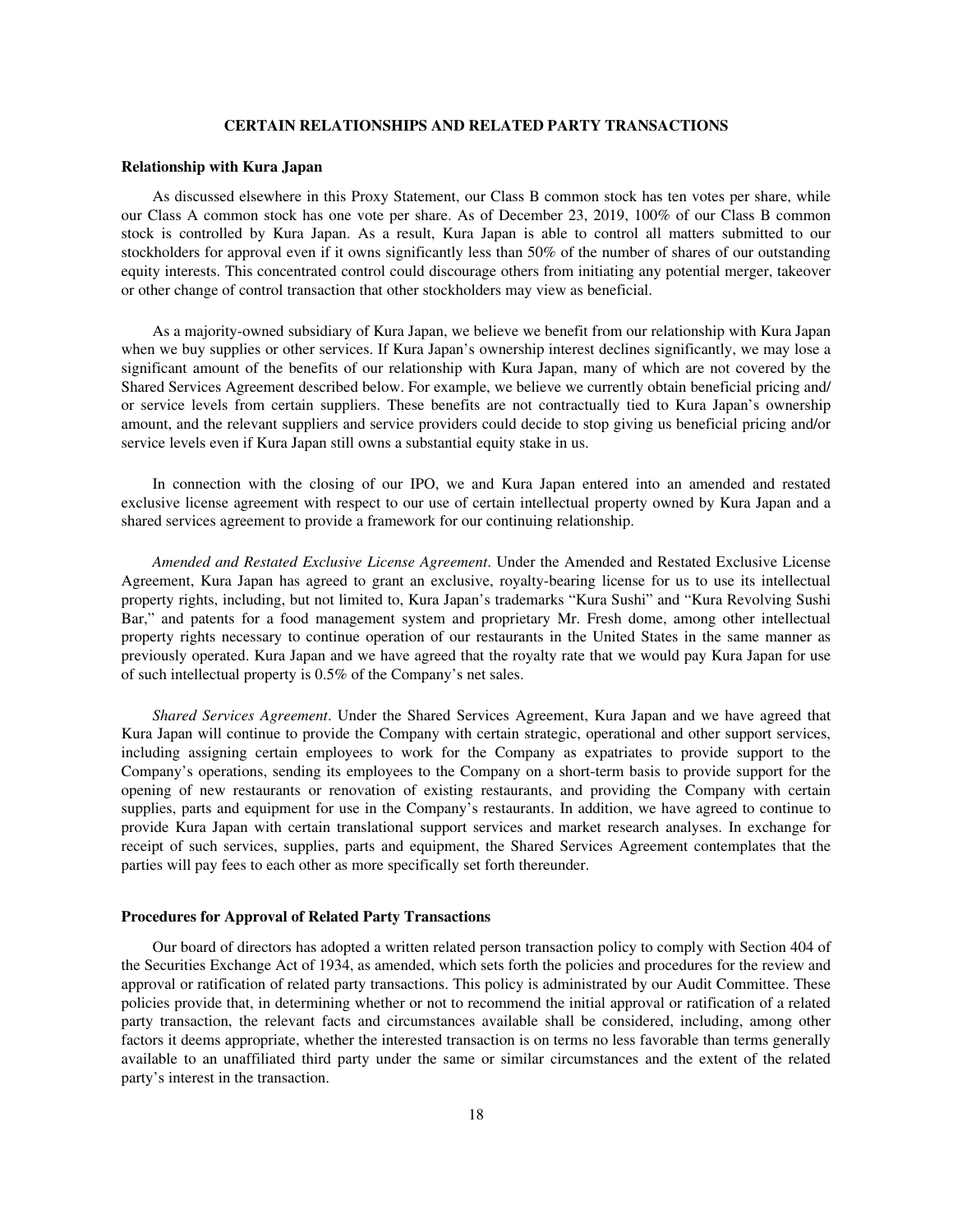### **REPORT OF THE AUDIT COMMITTEE**

This report of the Audit Committee is required by the SEC and, in accordance with the SEC's rules, will not be deemed to be part of or incorporated by reference by any general statement incorporating by reference this Proxy Statement into any filing under the Securities Act of 1933, as amended, or under the Securities Exchange Act of 1934, as amended, except to the extent that The Company specifically incorporates this information by reference, and will not otherwise be deemed "soliciting material" or "filed" under either the Securities Act of 1933 or the Securities Exchange Act of 1934.

The principal purpose of the Audit Committee is to assist the Board of Directors in its oversight of (i) the integrity of our accounting and financial reporting processes and the audits of our financial statements; (ii) our system of disclosure controls and internal controls over financial reporting; (iii) our compliance with legal and regulatory requirements; (iv) the qualifications and independence of our independent auditor; (v) the performance of our independent auditor; and (vi) the business practices and ethical standards of the Company. The Audit Committee is responsible for the appointment, compensation, retention and oversight of work of the Company's independent auditor. The Audit Committee's function is more fully described in its charter.

Our management is responsible for the preparation, presentation and integrity of our financial statements, for the appropriateness of the accounting principles and reporting policies that we use and for establishing and maintaining adequate internal control over financial reporting. Deloitte & Touche LLP ("Deloitte"), our independent registered public accounting firm for the year ending August 31, 2019, was responsible for performing an independent audit of our financial statements included in our Annual Report on Form 10-K for the year ended August 31, 2019, and expressing an opinion on the conformity of those financial statements with generally accepted accounting principles.

The Audit Committee has reviewed and discussed with management our audited financial statements included in our Annual Report on Form 10-K for the year ended August 31, 2019.

The Audit Committee has also reviewed and discussed with Deloitte the audited financial statements in the Form 10-K. In addition, the Audit Committee discussed with Deloitte those matters required to be discussed under applicable standards of the Public Company Accounting Oversight Board (the "PCAOB"). Additionally, Deloitte provided to the Audit Committee the written disclosures and the letter required by applicable requirements of the PCAOB regarding Deloitte's communications with the Audit Committee concerning independence. The Audit Committee also discussed with Deloitte its independence from the Company.

Based upon the review and discussions described above, the Audit Committee recommended to the Board of Directors that the audited financial statements be included in the Form 10-K for filing with the SEC.

### THE AUDIT COMMITTEE

Seitaro Ishii Shintaro Asako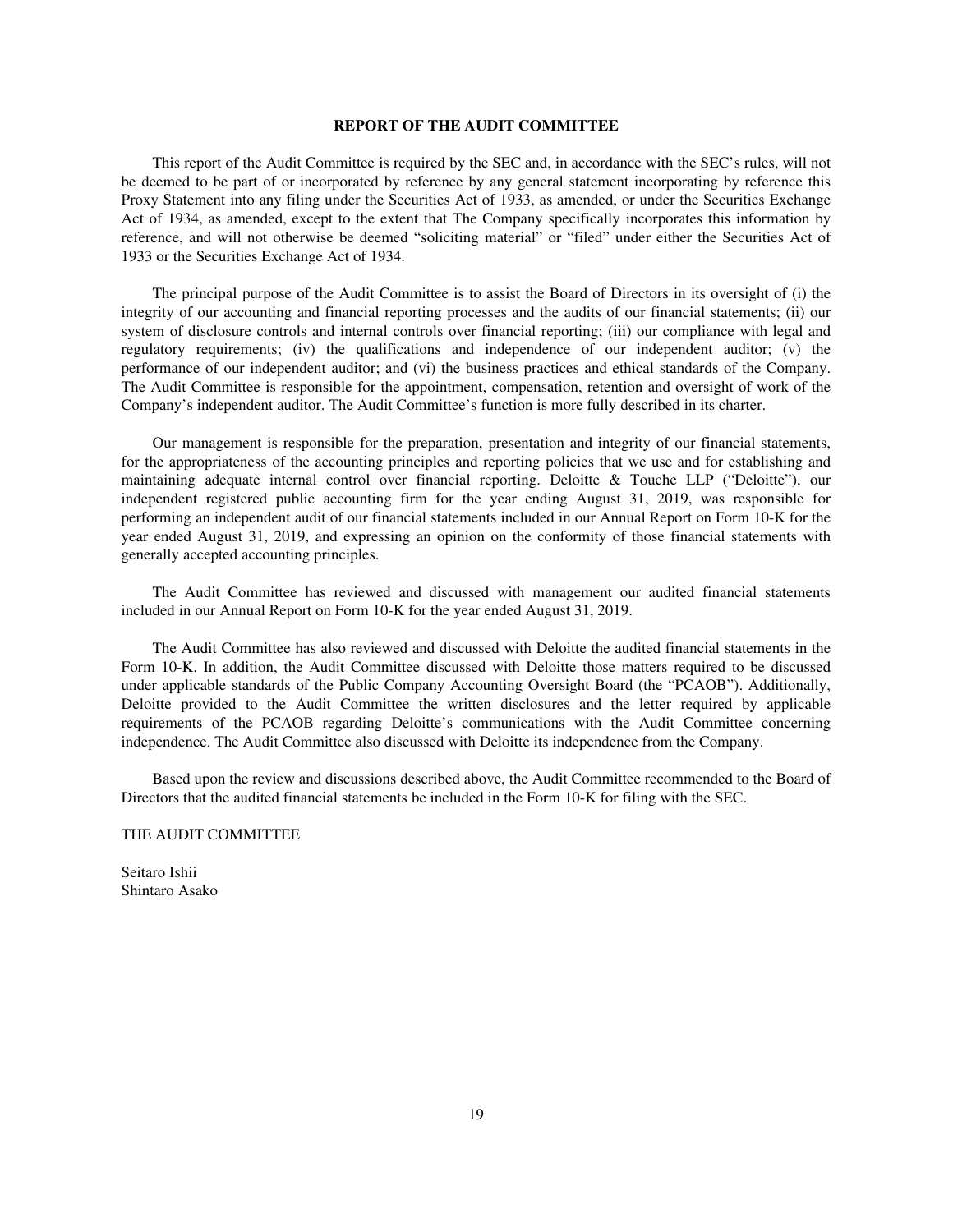### **INFORMATION ABOUT INDEPENDENT REGISTERED PUBLIC ACCOUNTING FIRM**

The Audit Committee of our Board of Directors routinely reviews the performance and retention of our independent registered public accounting firm in accordance with its charter, and has determined that it is an appropriate time to review its selection of our independent registered public accounting firm. The Audit Committee is currently in the process of evaluating potential independent registered public accounting firms, including our current independent registered public accounting firm, Deloitte & Touche LLP ("Deloitte"), and expects to complete this process and for the Audit Committee to select and appoint an independent registered public accounting firm for the remainder of the fiscal year ended August 31, 2020 after the date of the Annual Meeting. In light of this ongoing process, we are not submitting a proposal for the ratification of the appointment of Deloitte at the Annual Meeting, although we expect to resume this practice for the annual meeting to occur in 2021.

We expect representatives of Deloitte to be present at the Annual Meeting. They will have the opportunity to make a statement at the Annual Meeting if they desire to do so, and will be available to respond to appropriate questions.

## **Audit and Related Fees**

The following table sets forth the aggregate fees billed for professional services rendered by Deloitte for the audit of our financial statements for the 2019 and 2018 fiscal years and the aggregate fees for other services rendered by Deloitte billed in those periods:

| 2019                  | 2018 |
|-----------------------|------|
| $$581,500$ $$225,500$ |      |
|                       |      |
|                       |      |
|                       |      |
| \$2,055,720 \$244,254 |      |

(1) Audit Fees include professional services rendered for the audit of our annual financial statements.

- (2) Audit-Related fees consist of professional services performed in connection with our Form S-1 filing.
- (3) Tax Fees consist of fees billed for professional services rendered for tax compliance, including the preparation and review of our tax returns.

## **Policy on Audit Committee Pre-Approval of Audit and Permissible Non-Audit Services of Independent Registered Public Accounting Firm**

The charter of the Audit Committee requires that the Audit Committee pre-approve any independent accountant's engagement to render audit and/or permissible non-audit services, subject to the de minimus safe harbor exception to the pre-approval requirement described in the Audit Committee charter and as otherwise required by law. All of the fees identified in the table above were approved in accordance with SEC requirements and, following our IPO, pursuant to the policies and procedures set forth in the Audit Committee charter as described above. Commencing upon our IPO, all of the services of Deloitte for 2019 described above were pre-approved by the Audit Committee.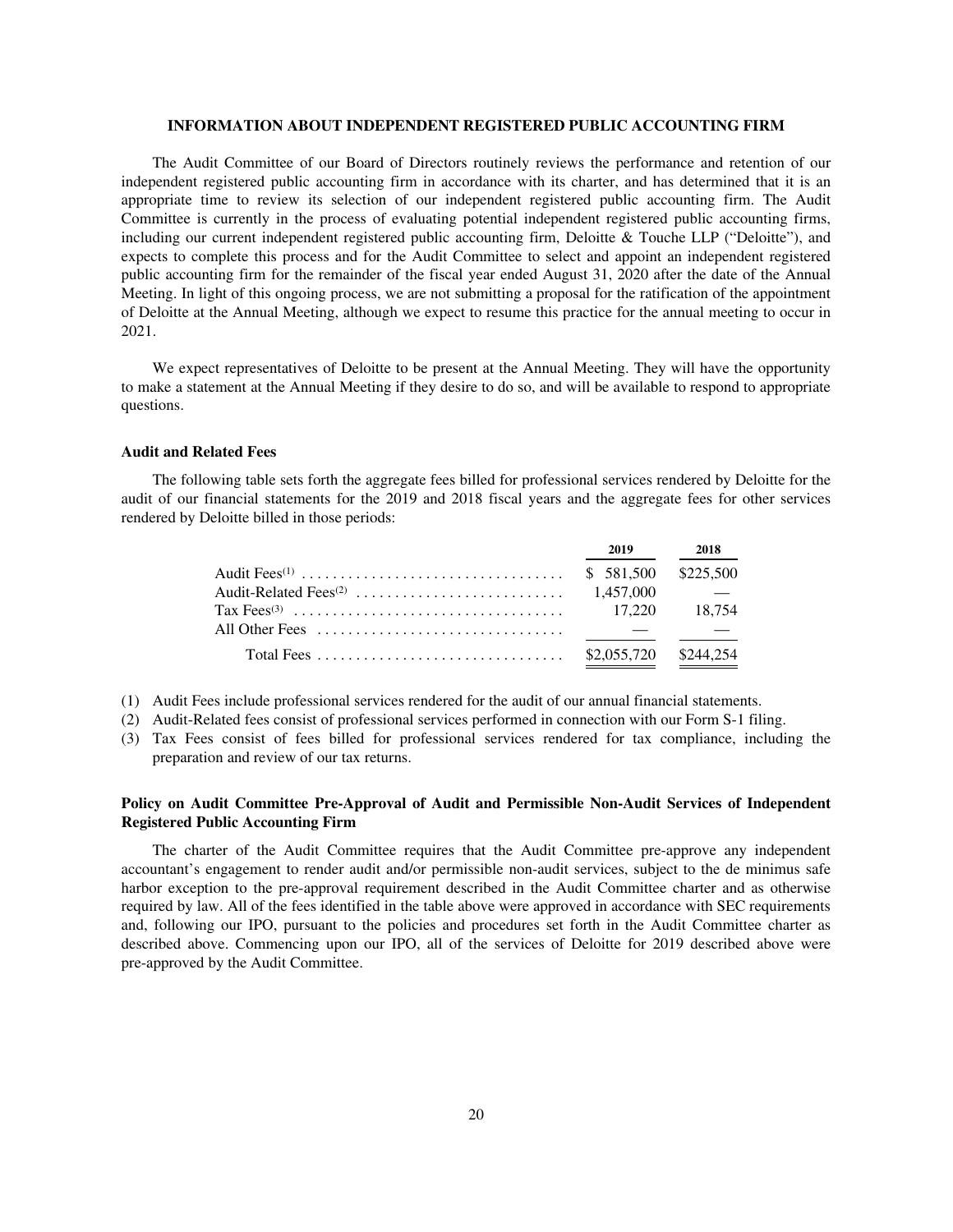### **SECTION 16(a) BENEFICIAL OWNERSHIP REPORTING COMPLIANCE**

Section 16(a) of the Securities Exchange Act of 1934 and SEC rules require our directors, executive officers and persons who own more than 10% of any class of our common stock to file reports of their ownership and changes in ownership of our common stock with the Securities and Exchange Commission. Based solely on our review of the reports filed during fiscal year 2019, and on written representations from such reporting persons, we determined that no director, executive officer or beneficial owner of more than 10% of any class of our common stock failed to file any report as required under Section 16(a) on a timely basis during fiscal year 2019.

### **STOCKHOLDER PROPOSALS**

Stockholder proposals for inclusion in the Company's Proxy Statement and form of proxy relating to the Company's 2021 annual meeting of stockholders to be held in 2021 must be received by the Company at the principal executive offices of the Company no later than the close of business on August 29, 2020. Stockholders wishing to make a director nomination or bring a proposal before the annual meeting to be held in 2021 (but not include it in the Company's proxy materials) must provide written notice of such proposal to the Secretary of the Company at the principal executive offices of the Company not later than the close of business on November 9, 2020 nor earlier than the close of business on October 10, 2020, assuming the Company does not change the date of the 2021 annual meeting of stockholders by more than 30 days before or 70 days after the anniversary of the 2020 annual meeting. Any matter so submitted must comply with the other provisions of the Company's bylaws and be submitted in writing to the Secretary at the principal executive offices.

### **DIRECTORS' ATTENDANCE AT ANNUAL STOCKHOLDERS MEETINGS**

The Company invites its Board members to attend its annual stockholders meetings and requires that they make every effort to attend these meetings absent an unavoidable and irreconcilable conflict.

## **STOCKHOLDER COMMUNICATIONS**

Any security holder of the Company wishing to communicate with the Board may write to the Board at Kura Sushi USA, Inc. at 17932 Sky Park Circle, Suite H, Irvine, California 92614, or by email at investor@kurausa.com. The Secretary will maintain a log of such communications and transmit as soon as practicable such communications to the identified director addressee, unless there are safety or security concerns that mitigate against further transmission of the communication, as determined by the Secretary. The Board or individual directors so addressed will be advised of any communication withheld for safety or security reasons as soon as practicable.

### **OTHER BUSINESS**

The Board does not presently intend to bring any other business before the Annual Meeting, and, to the knowledge of the Board, no matters are to be brought before the Annual Meeting except as specified in the Notice of the Annual Meeting. As to any business that may properly come before the Annual Meeting, however, it is intended that proxies, in the form enclosed, will be voted in respect thereof in accordance with the judgment of the persons voting such proxies.

Whether or not you expect to attend the meeting, please complete, date, sign and promptly return the accompanying proxy in the enclosed postage paid envelope, or vote via the Internet or by telephone, so that your shares may be represented at the meeting.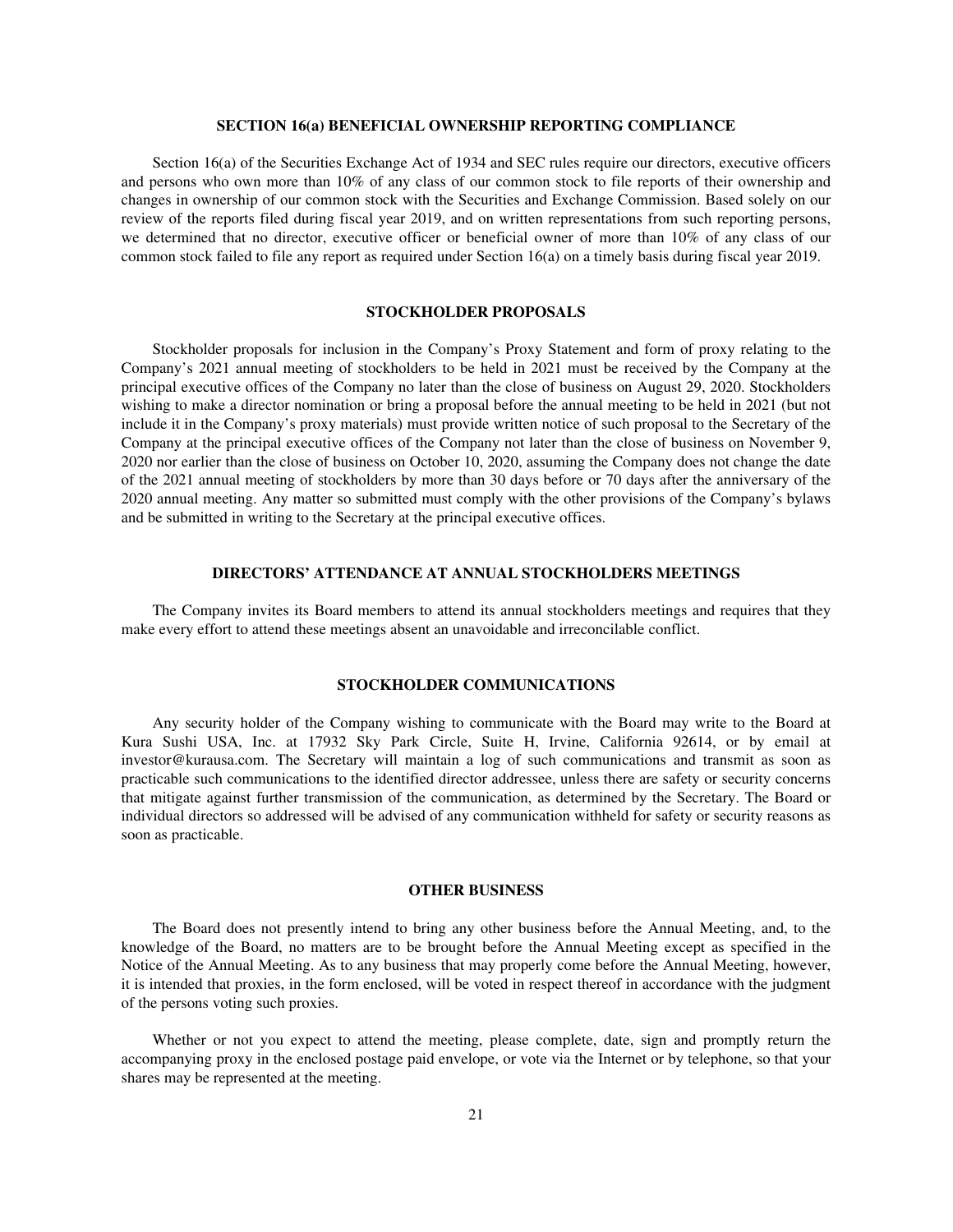### **WHERE YOU CAN FIND MORE INFORMATION**

The Company files annual, quarterly and current reports, proxy statements and other information with the Securities and Exchange Commission under the Securities Exchange Act of 1934, as amended. We make available free of charge on or through our Internet website, www.kurasushi.com, our reports and other information filed with or furnished to the SEC and amendments to those reports filed or furnished pursuant to Section 13(a) or 15(d) of the Exchange Act as soon as reasonably practicable after we electronically file such material with, or furnish it to, the SEC. The SEC's Internet website, www.sec.gov, also contains reports, proxy statements and other information about issuers, like us, who file electronically with the SEC.

**WE WILL PROVIDE, WITHOUT CHARGE, ON THE WRITTEN REQUEST OF ANY STOCKHOLDER, A COPY OF OUR 2019 ANNUAL REPORT ON FORM 10-K, INCLUDING THE FINANCIAL STATEMENTS AND THE FINANCIAL STATEMENT SCHEDULES REQUIRED TO BE FILED WITH THE SEC PURSUANT TO RULE 13A-1. STOCKHOLDERS SHOULD DIRECT SUCH REQUESTS TO THE COMPANY'S SECRETARY AT 17932 SKY PARK CIRCLE, SUITE H, IRVINE, CALIFORNIA 92614, OR BY EMAIL INVESTOR@KURAUSA.COM.**